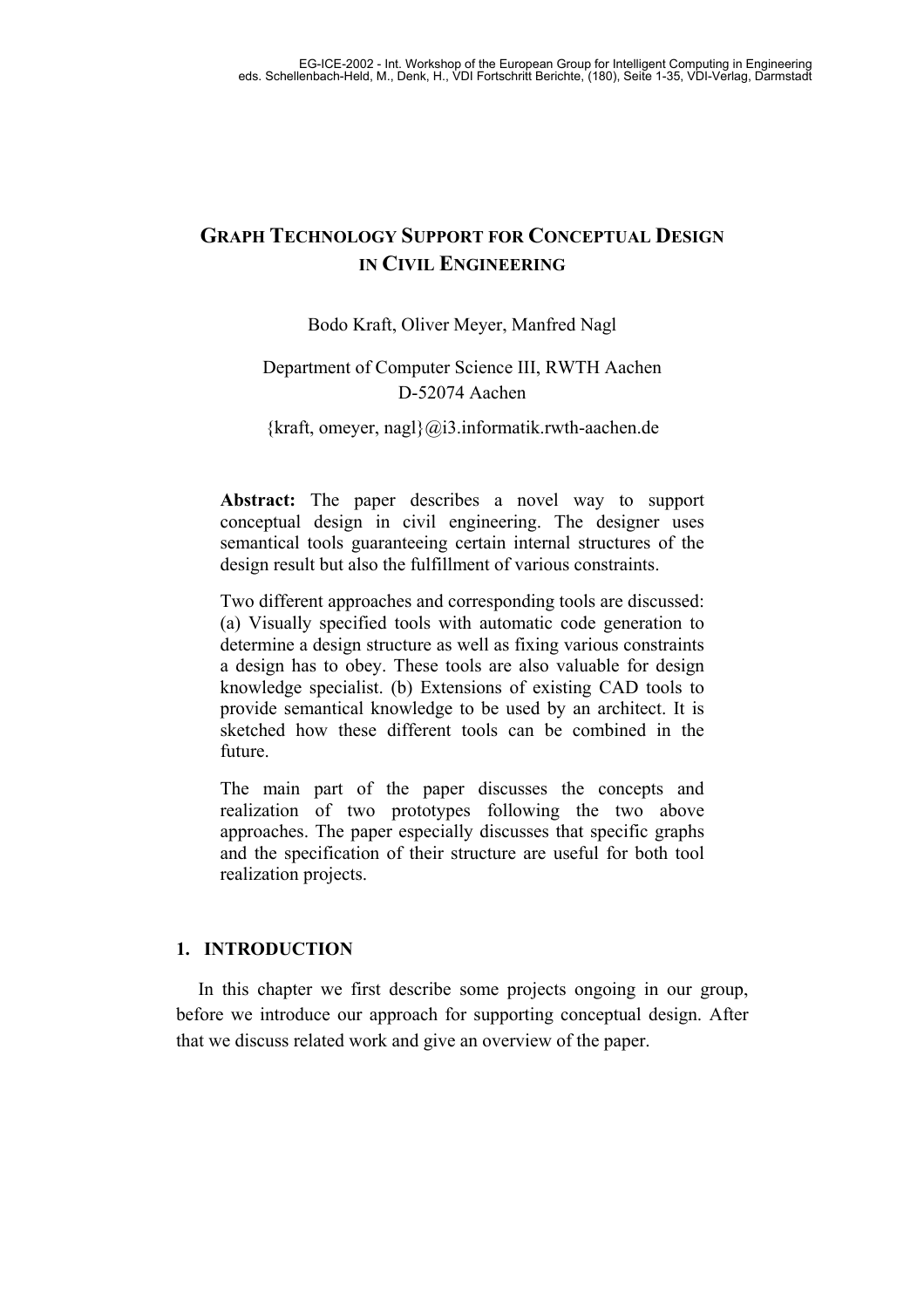#### **1.1. Some ongoing projects**

Department of Computer Science III at RWTH Aachen is specialized in software engineering and software architectures. Especially, we have a broad experience in building new tools for various application domains[24; 25]. In the following some *ongoing projects* are sketched, because of two reasons. On one hand, the projects describe the realm of our activities in different domains. On the other, as we shall see later, these projects share some similarities – either in their underlying concepts or their realization – with the project introduced in this paper.

Within the *AHEAD project* an integrated management system for development processes is investigated [17; 31; 36]. In this context, management denotes the coordination of cooperating developers, the administration of their complex product, as well as the assignment of resources to tasks. The management system works on administration level, and, therefore, above the level how technical developers perform their tasks or how their results look like. The management system tightly integrates submodels dealing with processes, products, and resources, respectively by offering corresponding tools. Furthermore, the system can be parameterized for a specific context (application domain, standard, company etc.).

Tool support on technical level is given by *integration tools*, having been investigated for software development some time ago [20; 24] and being currently investigated for chemical engineering [3]. These tools help to keep the contents of different documents consistent to each other. These interactive and incremental tools establish and maintain inter-document links by mutually relating increments of different documents. Changes of the underlying documents are recognized, the integration tools help to transform these changes, to analyze different documents for consistency, and alike. Integration tools avoid the disadvantages of batch-oriented transformators and of manual link-editing tools.

The *CHASID project* aims at supporting authors of textbooks, scientific texts, and articles by modeling the semantical structure of text documents [11]. A topic map describes and relates topics the author whishes to communicate. It is integrated with the hierarchical structure of the text.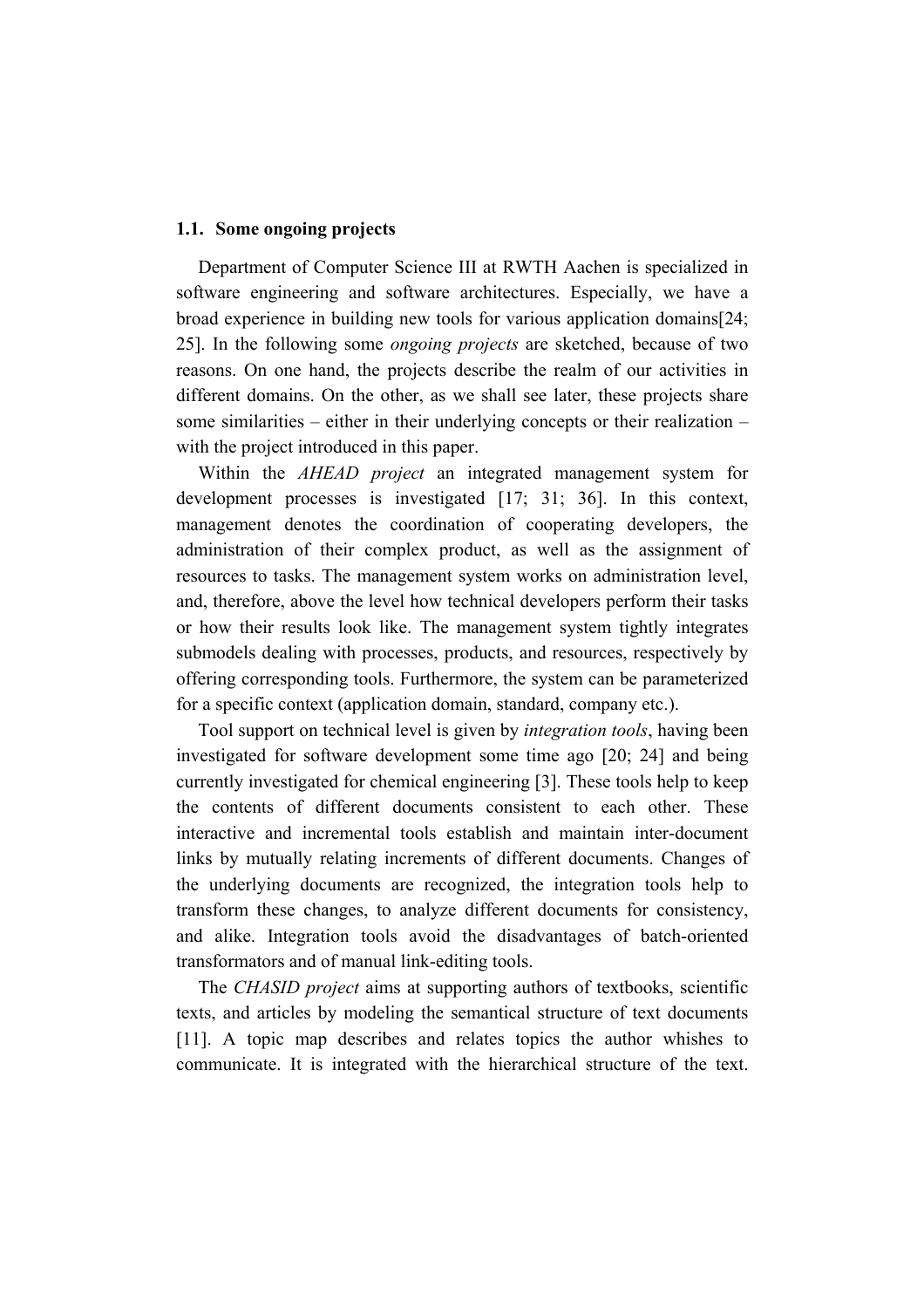Templates on the level of the topic map, or the structure of the text, or their interrelation yield an improved structure of the text. In the same problem field the *aTool project* extents MS Word by semantical features [23].

The *E-CARES project* develops concepts, methods, and tools to support the processes of understanding and restructuring complex legacy telecommunication systems [15]. To provide a better understanding of existing systems, their current statical structure, their monitoring data at runtime, as well as "method rules" of its developers are regarded. The project unites a top-down approach developing a system description language and formulating the future structure of a system in that language, and a bottom-up approach determining the existing structure and corresponding reengineering tools. The used tool construction concepts are similar to another project dealing with reverse and reengineering of business administration applications [8].

#### **1.2. Conceptual design as it is and as it should be**

Today most of the architects do not elaborate their sketches inside a CAD system, they rather work with pencil and paper. In the early design phase, the architect does not think about materials or realization details, he works creatively by sketching room dimensions and positions. The design of the future building is still vague and imprecise. *Constructive elements*, like walls, windows, or doors are used with their *conceptual meaning*, namely to form rooms, to guarantee light and ventilation, or to ensure accessibility. These conceptual elements, therefore, form a functional view of the architectural design structure which , however, is *not explicitly* determined.

When the architect has finished his sketch he manually creates a constructive design within a CAD system. Now he *replaces* the *functional*  elements of the sketch by *constructive* parts, as the ventilation by a window, the access by a door etc. The conceptual information he has in mind gets lost by the time.

There are many *changes* within the development process. For example, if a cost calculation is elaborated after the detailed design, this might imply quite another structure of the building. In the same way, if the client is not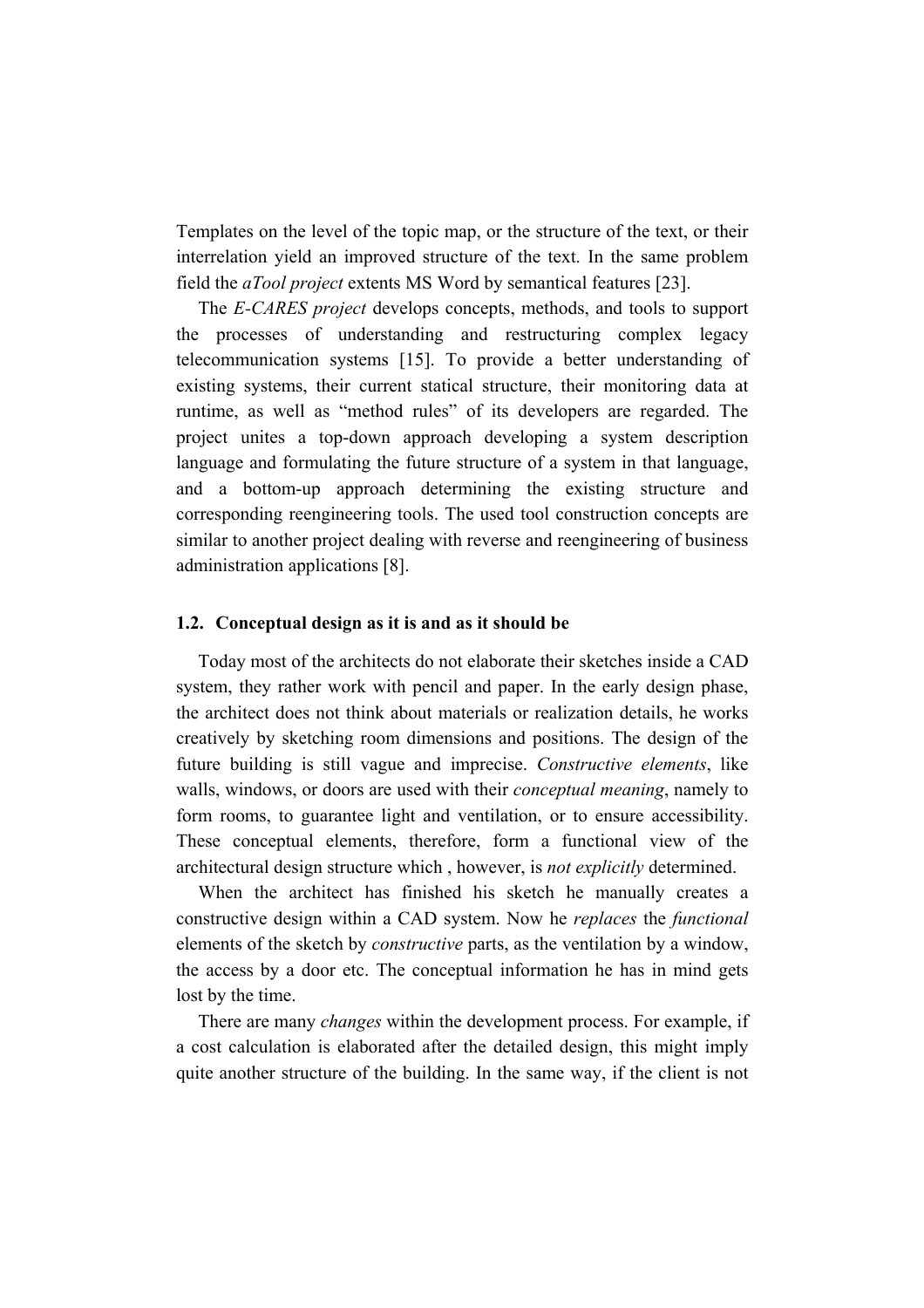satisfied with the design, the architect has to go back to restart the conceptual design process. After the redesign of the conceptual sketch, the changes have to be transferred again manually into the CAD system. The *modification* of the *conceptual data* are *lost* again. These iterations, which might be repeated some times, cost time and money, but also increase the risk of errors.



Fig. 1: Design constraints for conceptual design and later phases

In principle, the architect is *constrained* by different dimensions in his *design* process. There are standards to fulfil, the requirements of the customer have to be met, the personal design favour of the architect has to be obeyed, to name only three of these dimensions. Fig. 1 depicts this situation. [29; 30] argue that various and different aspects have to be taken into consideration for the whole development process.

Our approach is to avoid the expensive backtracking steps in the development process by *explicitly* determining the structures and restrictions of conceptual design and by *using* this knowledge in conceptual design and later phases. The reason is that errors are cheaper if detected as early as possible.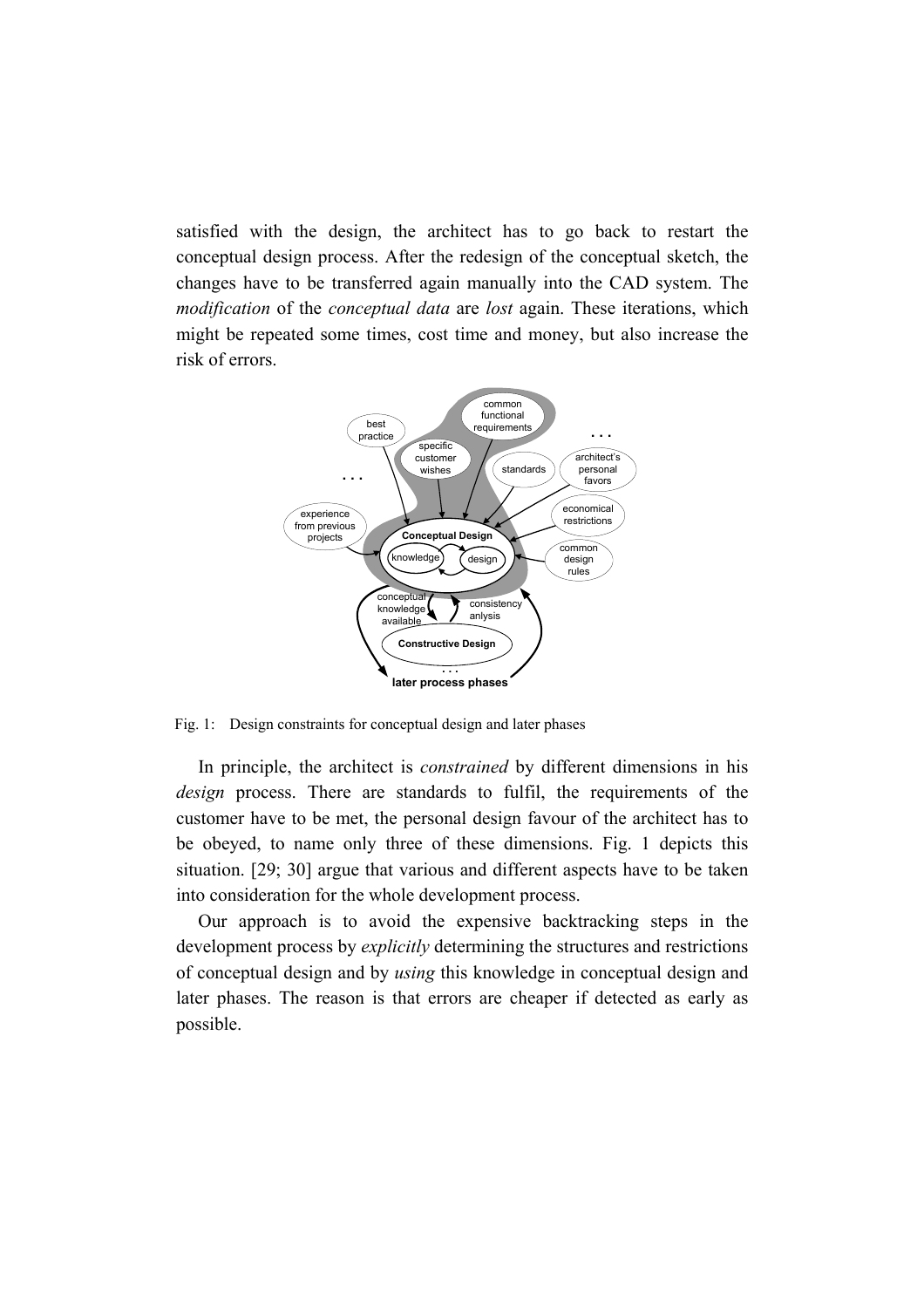From the list of dimensions of Fig. 1 we *focus* on common functional requirements and specific customer wishes in this paper (grey shaded area). The presented argumentation holds true for the other dimensions as well.

As is indicated in Fig. 1, we explicitly determine the result of conceptual design. We also explicitly determine the underlying concepts and constraints due to the above dimensions. Then, we *check* the current sketch (conceptual design result) against that explicit knowledge. Furthermore, this conceptual knowledge is also used in *later phases* of the design process. In this paper we only address the aspect of using design knowledge in constructive design, following the conceptual design.

Summing up, to improve the design process of the architect, five topics are essential:

- 1. The *conceptual* design process should be supported by *tools*, explicitly determining the resulting conceptual design.
- 2. The underlying *structure*, as well as the *constraining knowledge* have to be *explicitly* formulated.
- 3. For determining the underlying *knowledge*, corresponding *tools* also have to be developed.
- 4. The conceptual design result should easily be *transformed* for *later* process phases. For example, it should be possible to generate a preliminary floor plan to show it to the customer.
- 5. Also, the conceptual information should be used to make *various consistency checks* for later process results, especially for the developed floor plan.

The *running example* of this paper is the design of a single-family house. Of course, there are specific subtypes of this category. Our explanation will not go deep enough to distinguish these subtypes.

# **1.3. Related work**

There exist different approaches to support the architect during design. Most of them use concepts from the field of artificial intelligence. We roughly separate them in *evaluative* and *generative* approaches [21].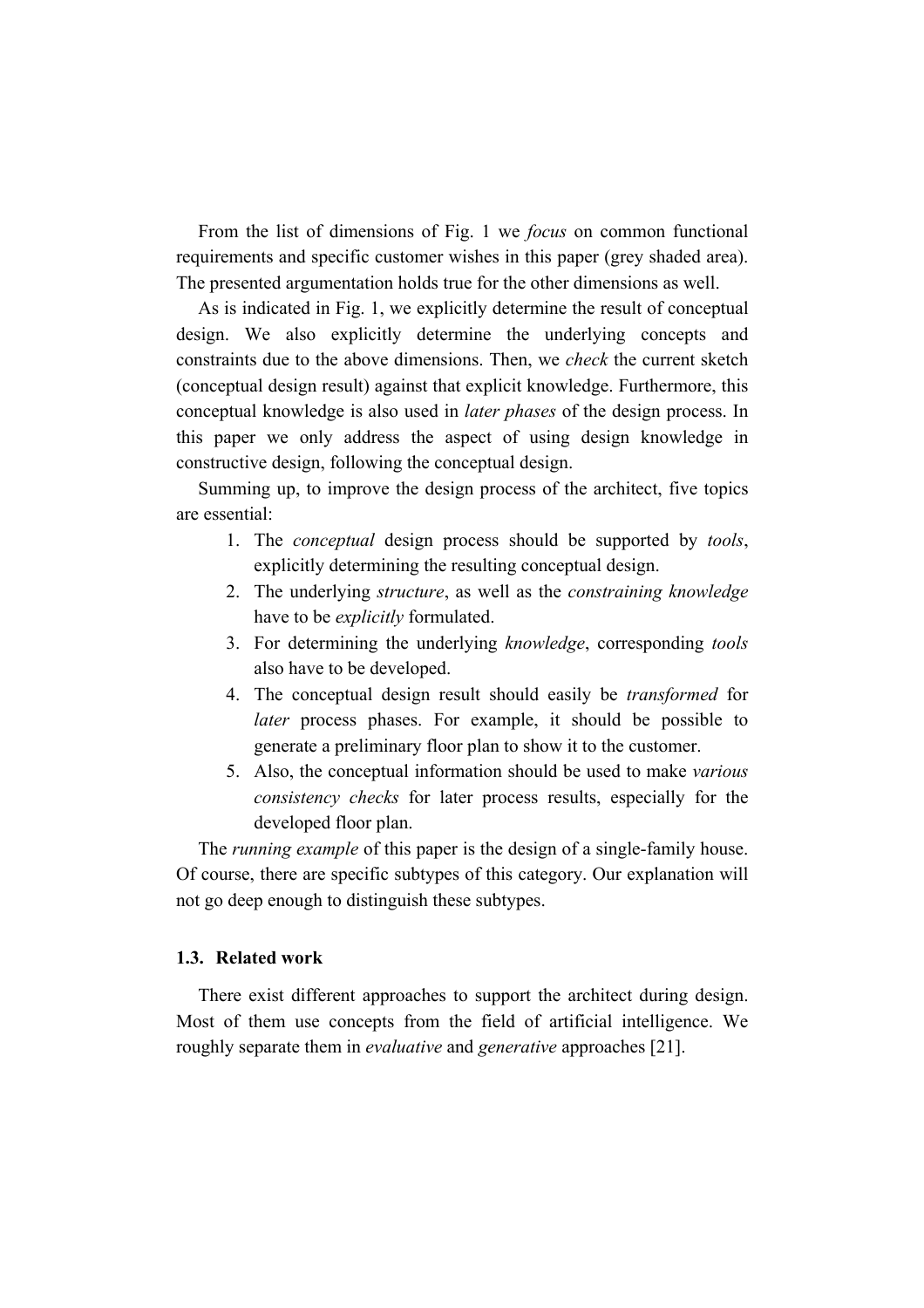One form of evaluative approaches use a *knowledge base* to store information about a specific domain and design decisions made in the past together with their context. The system filters those parts from the knowledge base that are important for a current problem of the architect. The systems support human decision and, therefore, are called *Decision Support Systems* (DSS). To know which part of the knowledge base is relevant, the design in most cases strictly follows a predefined process model (*Case Based Design*) [1; 22; 27; 29; 30; 33].

Another form of evaluative approaches do a *technical analysis* of the constructive design. Whereas simulations like daylight analysis, stability analysis etc. just use numerical calculations, other aspects – like the fulfillment of customer needs – use again knowledge bases [6; 7].

Generative approaches mostly use the represented structural knowledge to *create* at least an initial *prototypical design*. Parts of that design are then further refined, by applying generative rules [10; 35; 37]. In these approaches it is mainly the machine that creates the design. *Shape grammars* [12; 13] also make use of rules for detailing steps in design. These rules, however, are interactively applied during design.

Most of the above mentioned approaches are implemented in Prolog or Lisp and are not integrated with existing CAD systems. [14] describes another graph-based generative approach to support design. A *graph rewriting system* for planning the layout of a kitchen from a graph structure is presented. The conceptual ideas are similar to those presented in the paper. However, the approach for structuring conceptual knowledge is simpler and there is no connection to existing systems.

Current *CAD systems*, like AutoCAD architectural desktop, have *extensions* to introduce concepts like rooms into a given design. However, these concepts are not on conceptual level, they are only used to a-posteriori mark areas as rooms. Some calculations can use these marks. The conceptual feature cannot be used during the design process by the architect.

One year ago, we have started a new joint project (with A. Borkowski, Warsaw, E. Grabska, Cracow, A. Schürr, Munich), the aim of which is to *support* architects in *conceptual design* of houses. [4; 34] model the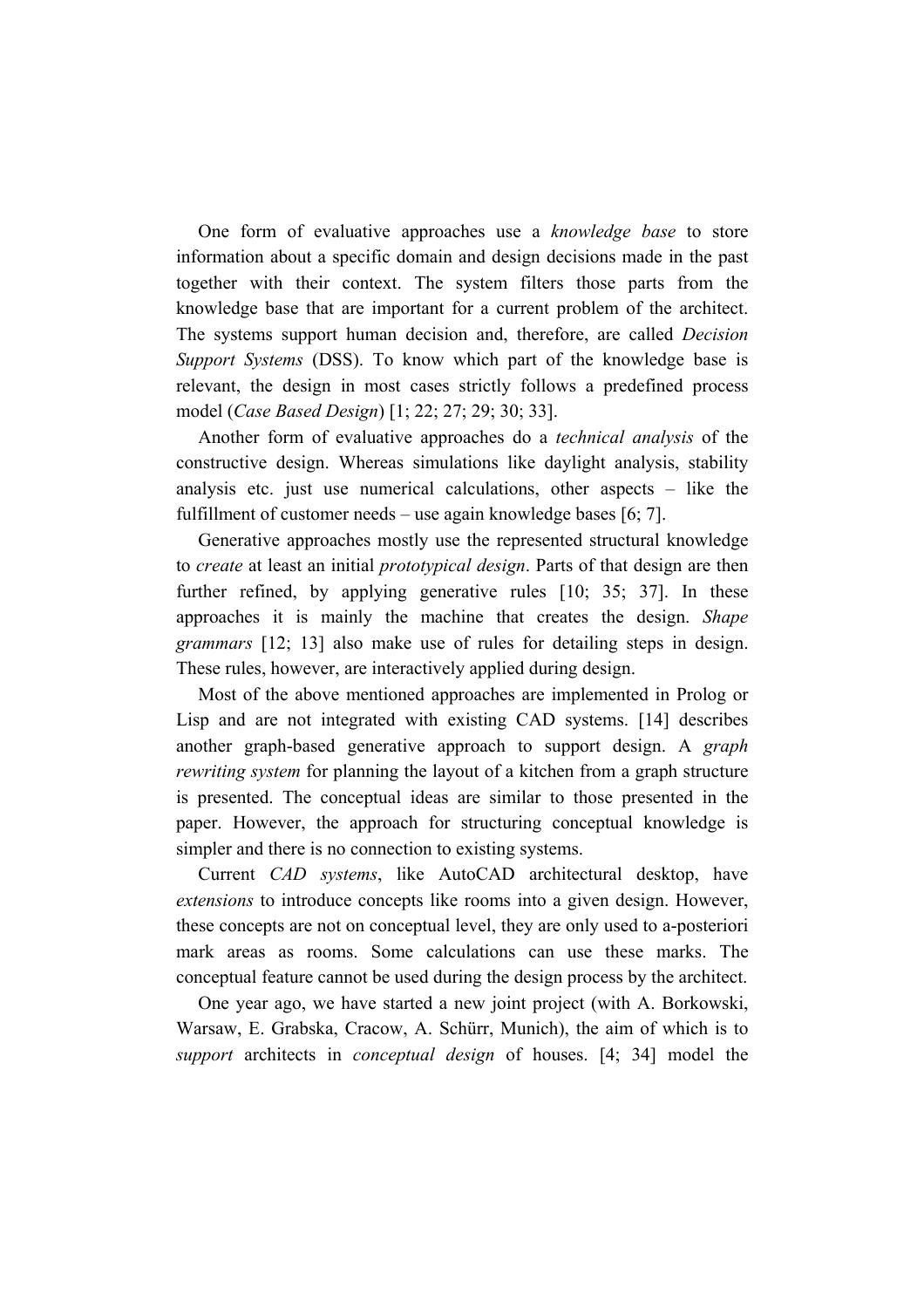functionality of specific areas of a house by a graph structure. From that structure a graph of related rooms with their positions is generated automatically as a suggestion for the architect which forms a floor plan. In this paper we rather follow an interactive approach where the designer is dominating the design process.

## **1.4. Overview of the following paper**

In this paper concepts and tools answering the five problems of 1.2 are presented. As graphs, their formal description and corresponding realization techniques play a big role in this paper, we first give an overview of our experience, called graph technology in section 2. Section 3 describes our approach to explicitly deal with conceptual knowledge on one hand and to use this knowledge for conceptual or constructive design on the other. Two prototypes are discussed, together with their future integration to form an overall solution. Section 4 and 5 describe these two prototypes. Section 4 deals with the underlying concepts and the realization of a tool for explicitly structuring conceptual knowledge and the corresponding constraints and to use this knowledge during conceptual design. Section 5 discusses an extension of the commercial system ArchiCAD which introduces semantical features for that tool. The paper ends with future plans.

Summing up, our approach belongs to the group of evaluative systems. It does not enforce the user to follow a specific design process. The result of a conceptual or constructive design is constantly checked against the predefined structures and constraints.

# **2. GRAPH TECHNOLOGY**

Common to most of the projects of our group is the use of *graph technology.* We formally model an application domain *to be investigated* by a graph class. Each graph of that graph class then can be understood as a suitable structure of the application domain. By analyzing the graph we can derive inconsistencies or problem spots and point the user to them. User interactions, for example, to build up graphs or to correct inconsistencies,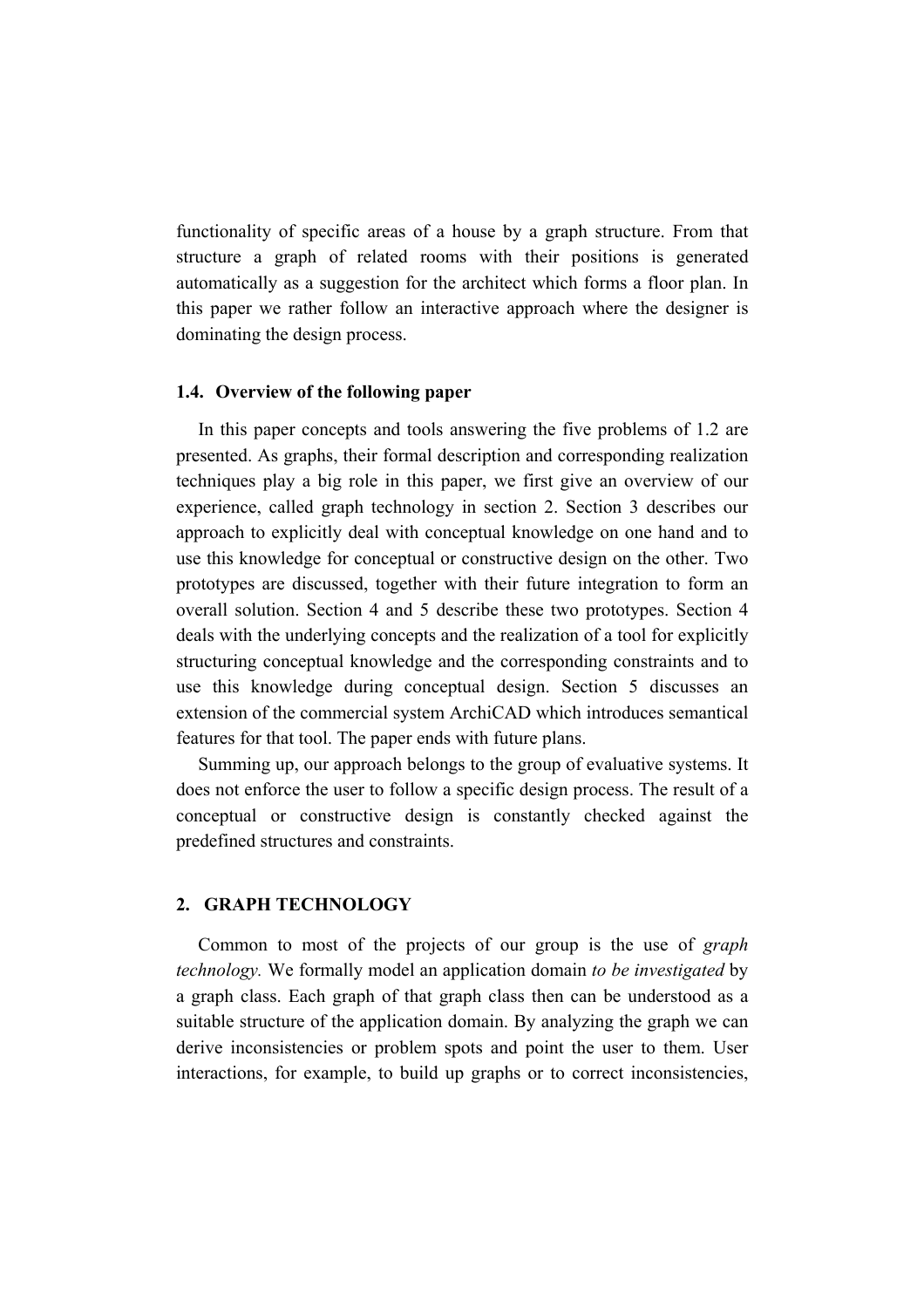are expressed as transformations on the graph. Analyses and transformations are explicitly specified.

In this section we give a sketch of this technology based on a simple example of conceptual design. The example as well as the proceeding is simplified, as we shall see later. Graph technology uses the graph specification language PROGRES [32] and a realization machinery to easily implement tools following a specification in that language.

#### **2.1. PROGRES as specification language**

The underlying notion for describing a graph class are directed, typed, and attributed graphs. A *PROGRES specification* consists of two parts. The schema part describes the node and edge types of the graph class under consideration. The transaction part formulates transformations and tests, which can be build up to form complex transactions. We now explain both parts using our simple single-family house example. Transactions and their constituents have to be consistent with the schema part.



Fig. 2: Schema of our single-family house example

The *schema part* of our example is shown in Fig. 2. It shows the abstract node class ROOM with a comment attribute. Nodes of that class can be related through *Access-* and *Contains-*edges. The node class is specialized into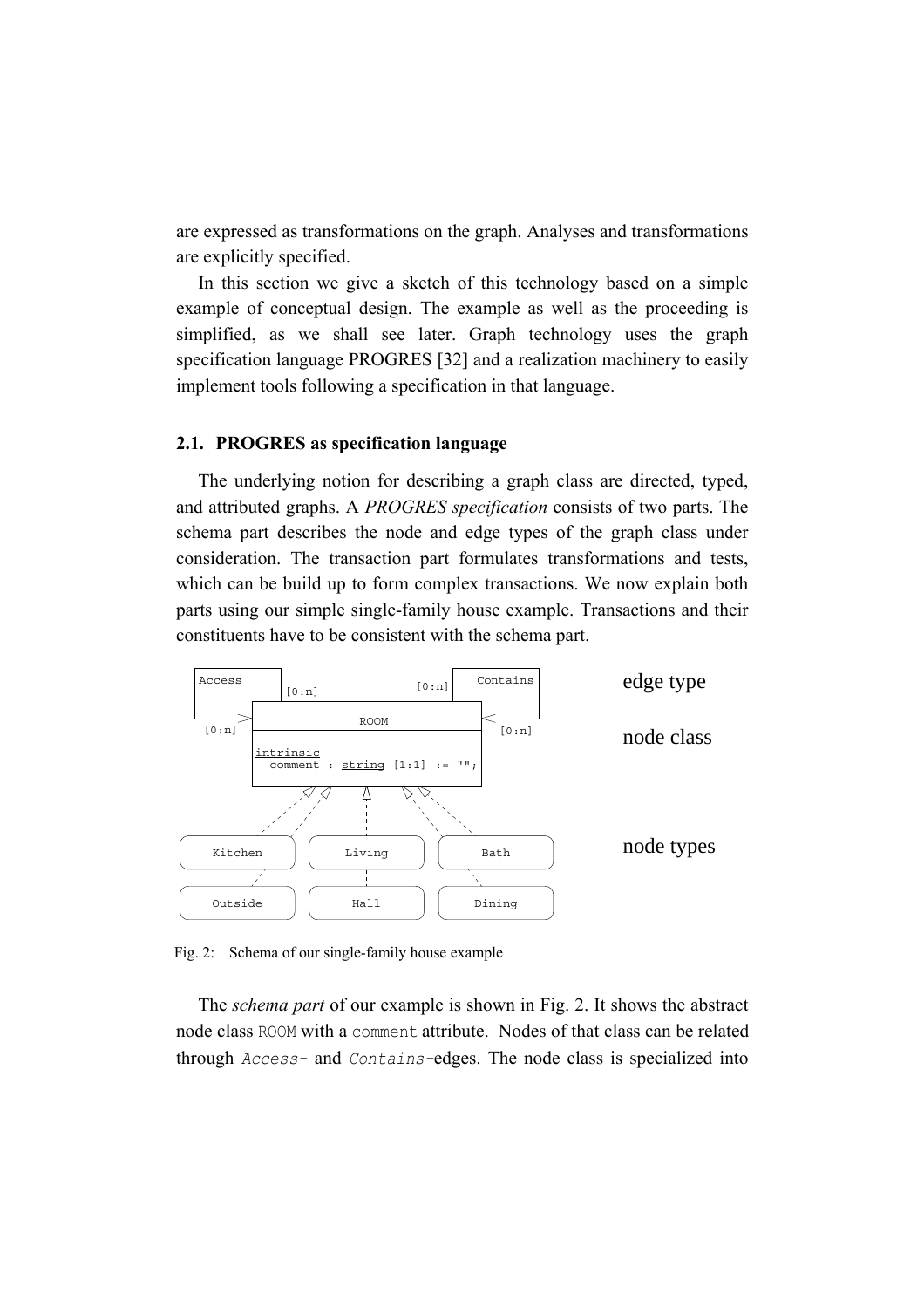six different node types that represent the different kinds of rooms we model. Therefore, the relations can connect rooms of all specific types. We see that a node class expresses the similarities of different node types.

The *transaction part* determines how different graphs of that graph class are built. Within transactions productions and tests can occur. A production defines a change operation for a graph. It consists of a left and a right hand side. The left hand side is a graph pattern that describes a subgraph and the right hand side is a graph which is embedded at the place where the graph pattern's match is removed.



Fig. 3: Example of a graph production, inserting a node and an edge

Fig. 3 shows a *sample production* for our example. The graph pattern to be searched requires an outside*-*node to exist and no hall*-*node to be already present (negative application condition). If this pattern is found in a graph, when applying the production, a new hall*-*node is created and connected with the outside by an *Access-*edge. So, the application of the production guarantees that the hall is always directly accessible from outside.

Thus, each graph of our example specification models the structure of a floor plan. A ROOM*-*node without an *Access-*relation stands for an inaccessible room. The PROGRES *test* shown in Fig. 4 finds such rooms. It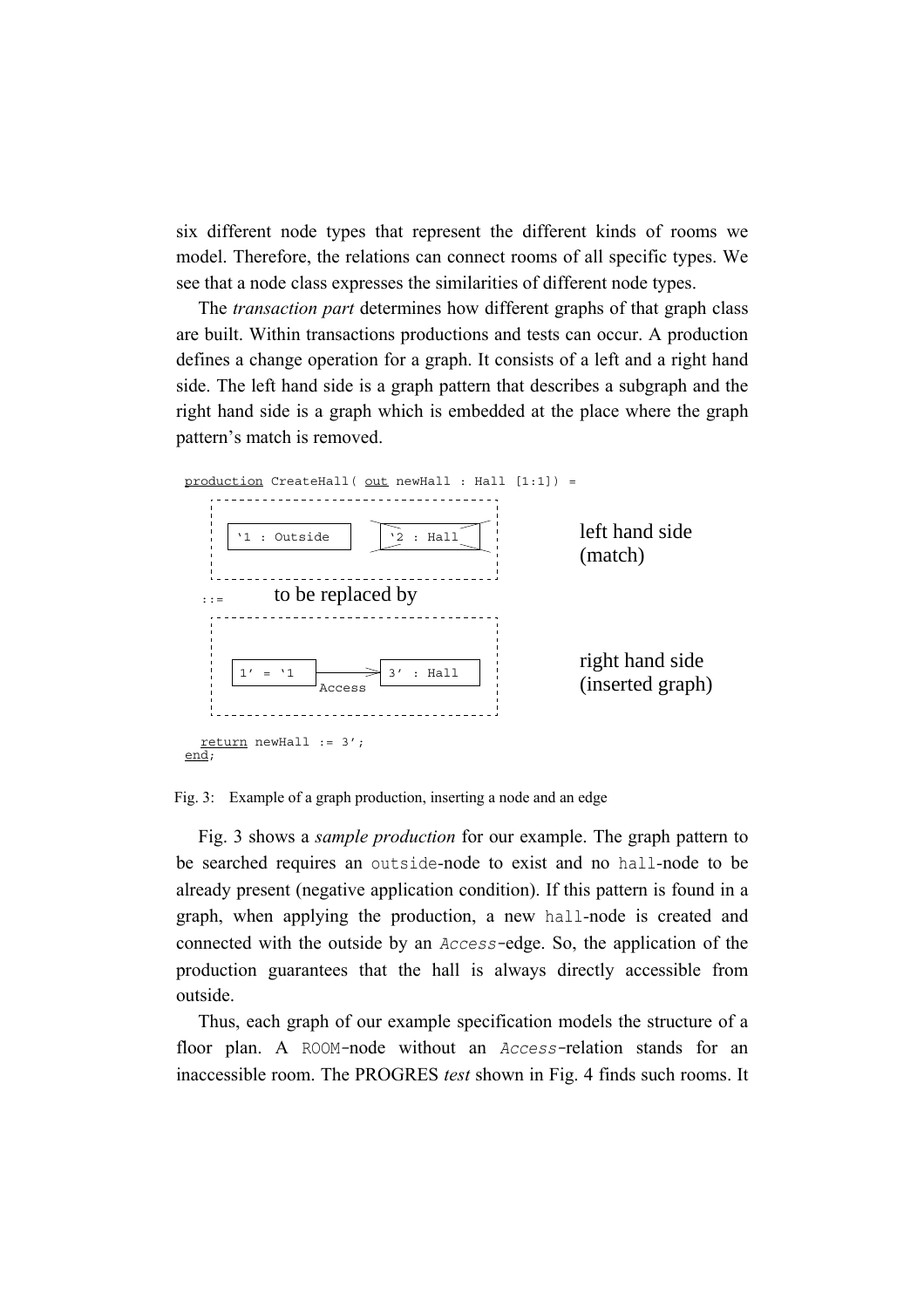searches the graph for ROOM*-*nodes which are not connected with the outside by a sequence of *Access-* or *Contains-*relations. The result is a possibly empty node set. In this way we formally define the meaning of "inaccessible".



#### Fig. 4: Example of a graph test, finding inaccessible rooms

Graph productions may be regarded as simple user actions to edit a graph, thereby modeling a floor plan. There can also be productions that remove or replace nodes or edges from the graph. Fig. 5 shows a production to *transform* a separate *dining room* into a separate part within the kitchen. It takes these separate rooms as parameters, here kitchen and dining. The parameters can be chosen by user selection. For the production to be applicable, the nodes must be connected by an *Access-*edge. Also, the dining room must not already be contained in another room. As the role of the dining*-*node changes from a separate room to a separate part of another room, *Access-*edges that are connected to it are redirected to the kitchennode.

More complex user actions can be defined by applying multiple productions in a defined order. PROGRES offers control structures to combine production applications and tests to form *transactions.* They can be regarded as complex user interactions. Transactions may use applications of other transactions, too.

A *graph rewriting system* consists of a graph schema and a set of transactions. Transactions combine productions, test and inner transactions. This combination is described by control structures. The graph rewriting system is described by a PROGRES specification describing a graph class.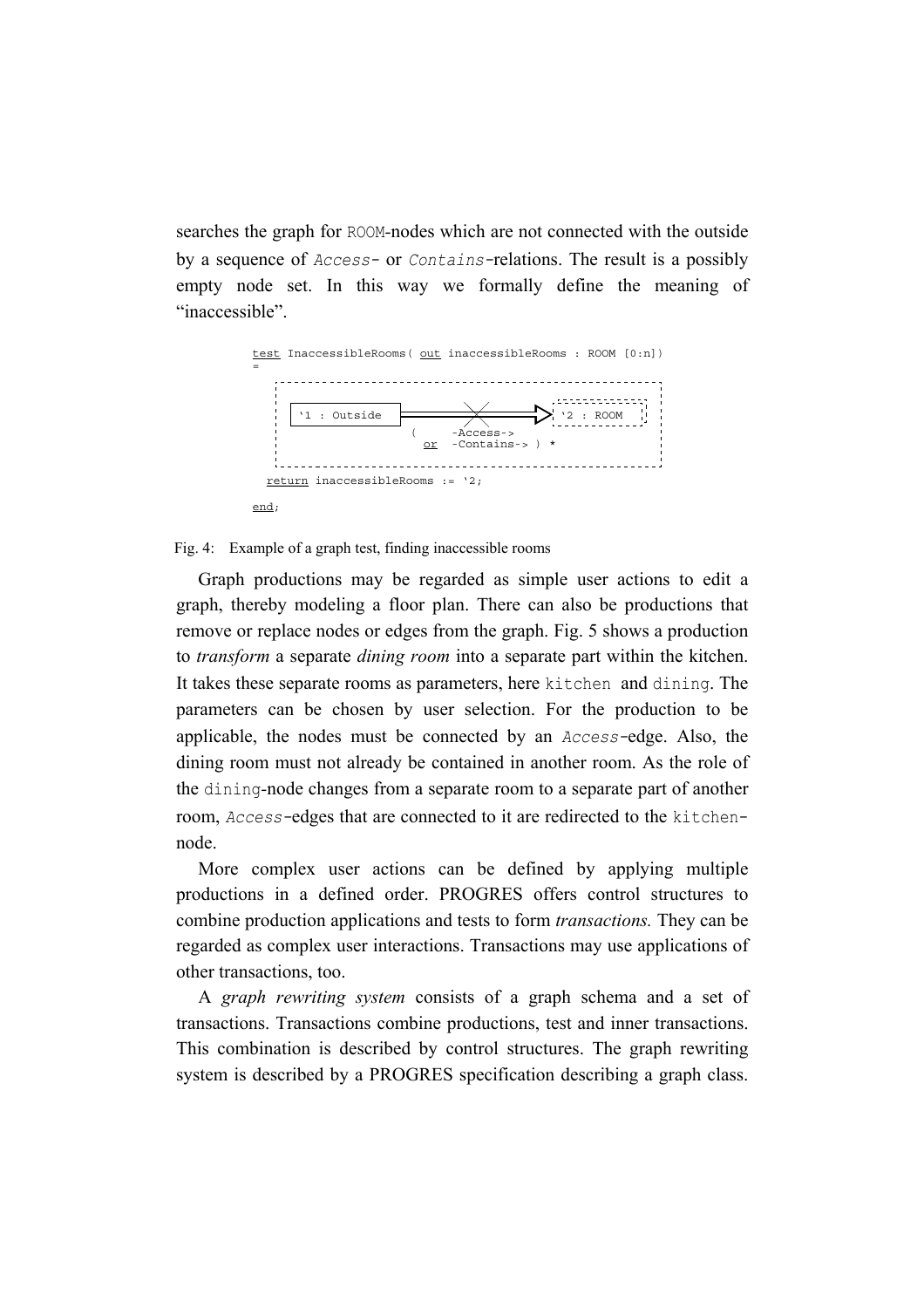

production DiningInKitchen ( kitchen : Kitchen [1:1] ; dining : Dining [1:1])

Fig. 5: A graph production rearranging dining

The graphs of the graph class are the result of applying transactions. Transactions and there parts are consistent with the schema.

# **2.2. Implementing tools according to a specification**

The *PROGRES system* [32] is an environment for developing PROGRES specifications. It is a visual programming environment as it allows to describe the schema as well as the transaction part graphically, exactly as shown in the figures above. By the editor tool, specifications can be built up, the analysis tool is checking the consistency of the specification, especially with the schema, an interpreter is used to execute a specification and to debug it. The different tools of the environment are tightly integrated.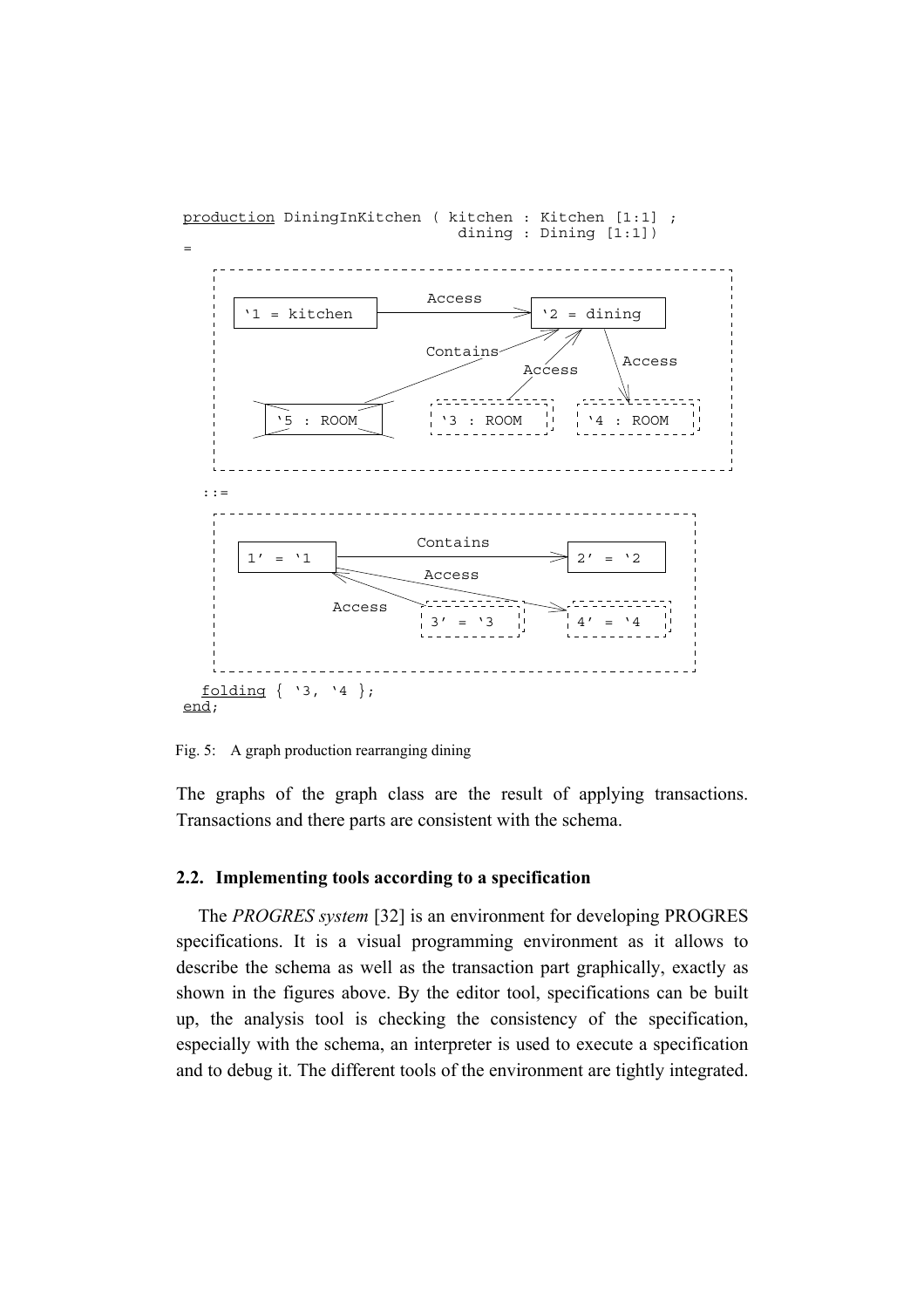So, during debugging, you might re-edit, immediately check, and restart the execution.

From a tested specification an *interactive tool* can be *automatically generated:* From the PROGRES specification, C-code is generated. This code makes use of a given library (PGC) that implements PROGRES' dynamic semantics. Together with the UPGRADE framework [5; 16] a tool with a graphical user interface can be easily realized. The framework consists of all reusable parts of tools. The generated C-code is plugged into that framework. This is described in more detail in this subsection. The graph prototype described later in section 4 is realized in that way.

Fig. 6 describes the structure of such a prototype. The *UPGRADE framework* is written in Java and uses the C-code generated by the PROGRES system as its main functional component. From the UI-part a user can interactively execute commands for all defined transactions and productions, thereby editing a model.

Selected transactions, productions, and test can be activated

The C-code for the transaction part of a specification forms the main functional component of a visual tool.



Fig. 6: Building tools by inserting generated C-code into the UPGRADE framework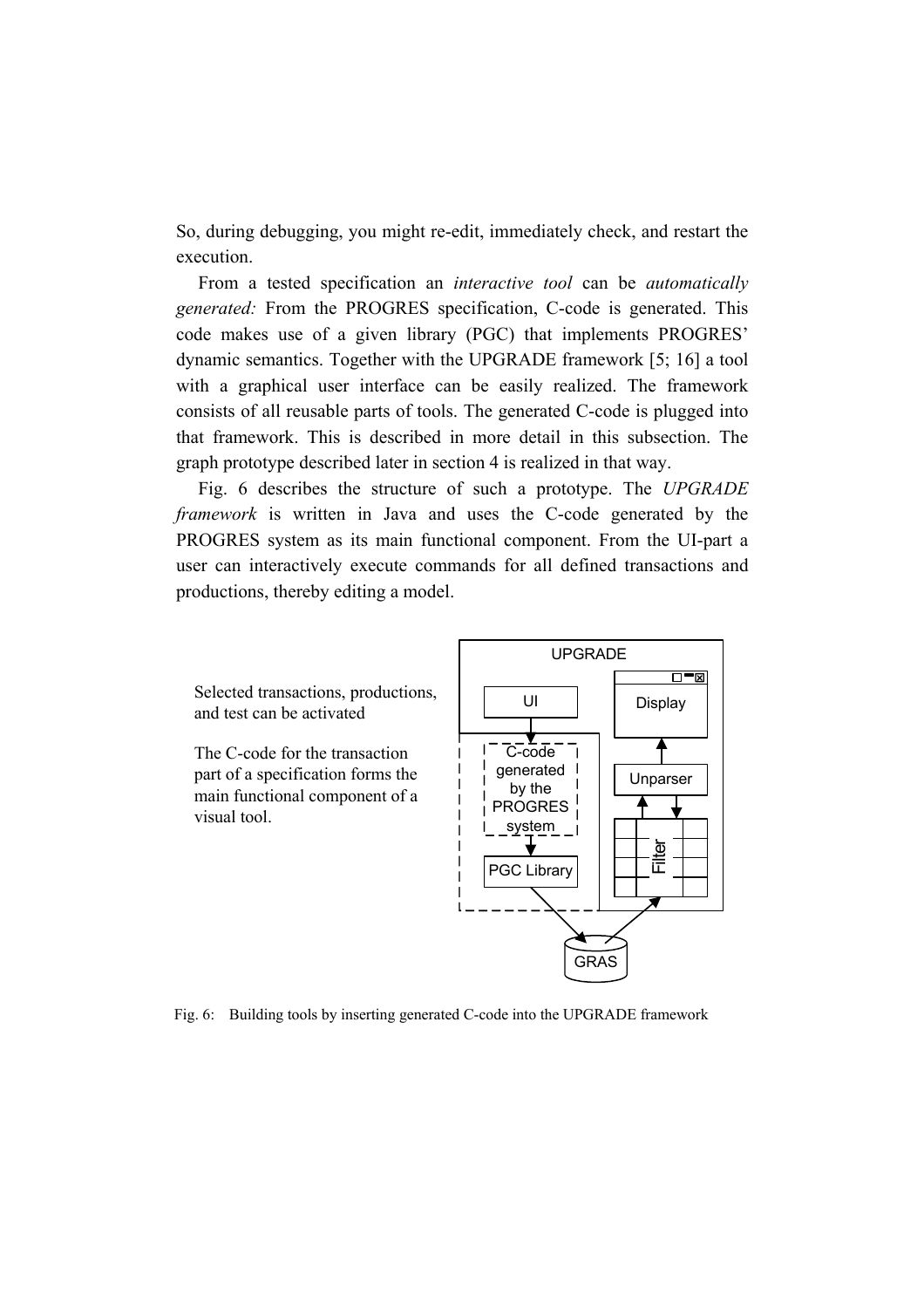The executed code due to transactions uses the *PGC library* that stores all graphs it transforms in the non-standard database *GRAS* (GRAph Storage [18]). Each change of the database sends events to the UPGRADE framework. A *filter stack* transforms the events into a form which is "understandable" in the application domain. The *unparser* receives the filtered events and updates the display accordingly. To create a graphical layout on the display it queries the graph database by means of the filter stack to retrieve the context of a new node or its attribute values. On the display the user can select *nodes* to use them as *parameters* for other transactions he wishes to execute.

We now discuss the *command cycle* by an example. For the DiningInKitchen-production, the user selects a kitchen- and a diningnode and then selects the transaction to be executed. The UI determines parameters for the generated code from the selection and calls the corresponding function of the generated code. Then, the corresponding transformations on the database are executed which, in turn, inform the filter stack about new and redirected edges. The event passes the stack unchanged, as *Access-* and *Contains-*edges are displayed. The unparser queries the filter stack for source and target node of the new edge, calculates their corresponding graphical object and informs the display about a new line (as a representation of that edge) betweens these objects.

The UPGRADE framework can be *parameterized* to adapt the prototype to specific needs. To define the UI behavior, the tool creator can restrict the set of transactions offered to the user, define icons for them, and arrange them in command bars and menus. To present an easier understandable model to the user, the tool creator can also parameterize the filter stack. Especially, he defines a cutout of the complete graph, based on node types or attribute values and he re-presents simple graph patterns into attributed edges not directly provided by PROGRES. Furthermore, parameters of the display can be used to define the shape, color, and the annotations of nodes and edges, based again on type or attribute values. All these parameters are stored in a single XML file defining the appearance of the tool.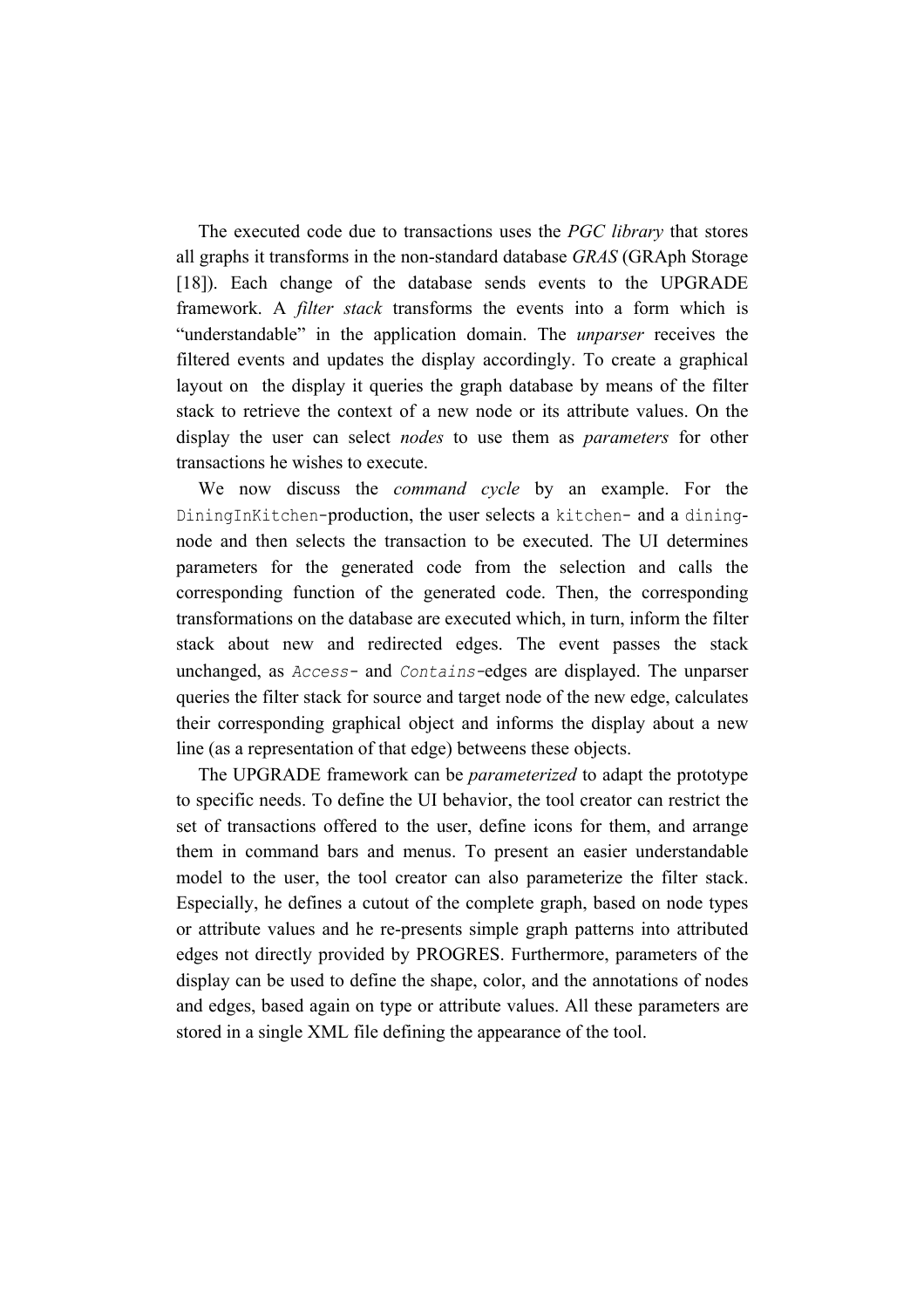The tool creator can, moreover, also *extend* the UPGRADE framework *by programming* new interaction elements, filter types, specific unparsers, representation classes or display types in Java. This allows arbitrary flexibility when building a prototype with, however, considerable higher costs. The tool described later does not make use of these extensibility features.

## **2.3. Extending or integrating existing tools**

Both subsections of above describe a *top-down approach*. From a PROGRES specification a visual tool is realized with minor effort using the UPGRADE framework. This tool is stand-alone prototype, to be used for proof of concept purposes. As explained, it needs a rather complex infrastructure (GRAS, code generator, PGC code library, and the reusable components of UPGRADE). It can be used in academia but hardly for industrial purposes.

In industrial practice, many tool exists, especially in engineering disciplines. They have a tremendous economic value due to their development costs, the experience of their users, their usage in industrial projects and, finally, the value of systems developed by them. Therefore, about half of the projects of our group follow a *bottom-up approach* to extend existing tools or to integrate such tools. In any case, it is our aim to add new user functionality.

We give *some example*: The integrator project described in 1.1 integrates a flow chart and a simulation tool. The aTool project extends MS Word by new semantical functionality. The same is true for CHASID which extents ToolBook.

By extending or integrating tools two different tasks have to be solved: On one hand, *wrappers* are written in order to uniformly access the functionality of a tool and its underlying data. This is a prerequisite for integrating tools in a system technical sense such that these tools can be activated in a homogenous way. Building new functionality on top of tools or integrating tools in the sense of giving additional functions for developers means to create *new* data structures and new tool *functionalities*.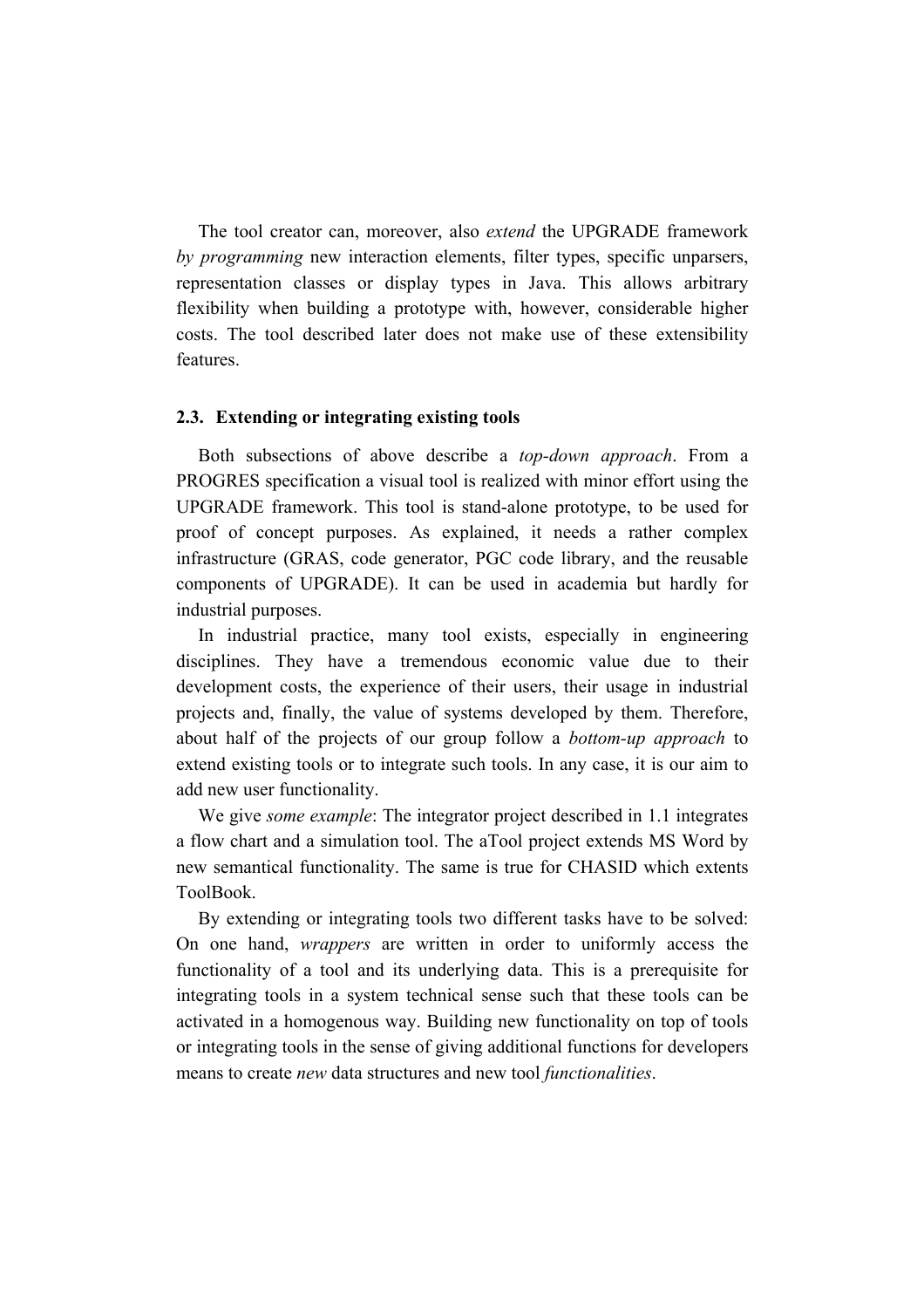These data structure and tool behavior are again regarded to consist of graphs and graph transformations. So, again *graph technology* can be applied.

Extending tools can be realized in two ways: One way is to *couple* an existing tool with a PROGRES/UPGRADE prototype. Here, the coupling has to be realized, the remaining task is as described above. Trivially, the disadvantage of above also applies here, namely that the complex infrastructure has to be used. The second way is to *extend* an existing *tool* by using the extension mechanisms of the tool itself. If the new functionality is specified by PROGRES, then this functionality firstly can be approved by a visual prototype and later be transformed into the extending program. In this case, specifications are hand-coded as it was in the early days of applying graph rewriting specifications in our group (see the programming in the small tools in [24]).

# **3. NEW TOOLS FOR ARCHTIECTURAL DESIGN**

Today, only the constructive design process is supported through various CAD systems. Defining *tools* for *conceptual design* and having corresponding explicit knowledge at hand when elaborating the constructive design, especially allows to constantly *check* the *consistency* of a constructive design against this knowledge. If, furthermore, a tool for constructive design is integrated with the conceptual design tool, we can also check the consistency with conceptual design knowledge at constructive design level. This allows rapid prototyping, reduces the number of design errors, and increases the quality and efficiency of the design process and product.

The following approach to support design in civil engineering consists of two different parts. In the first part (*top-down*) the possibilities of direct graph technology support in the sense of a *graph-based*  PROGRES/UPGRADE *prototype* are investigated. This is used to offer tools to explicitly define the underlying structures and constraints of conceptual design. Furthermore, we also define the tool operations to be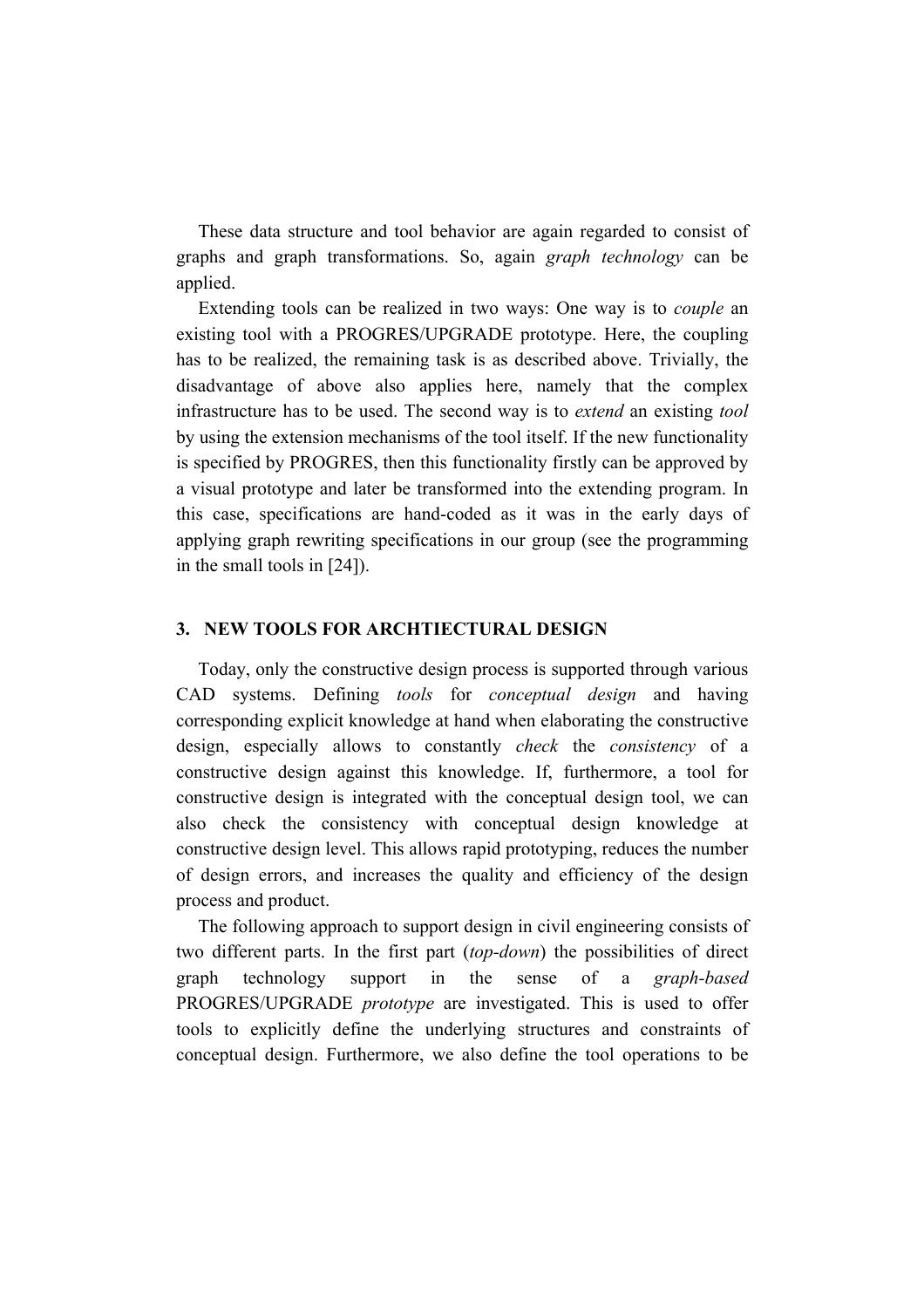used in conceptual design. These operations check for the consistency of the current conceptual design structure with the conceptual design knowledge explicitly defined before. For this part the existing PROGRES/UPGRADE infrastructure is used as described in the previous section. However, the proceeding is more complicated than described in the graph technology section.

The second approach uses the experiences of the *bottom-up* projects, namely to *extend* existing tools by adding further semantic functionality. In our case the commercial CAD system *ArchiCAD* is taken. The idea is that the architect develops buildings with ArchiCAD in a conceptual way. To avoid design errors his design results are supervised by a consistency checker using design knowledge encoded within the ArchiCAD extension. This knowledge deals with technical and law restriction, but also economical and personal decisions [2; 9; 19; 26; 28].

In the third subsection we sketch that both parts of above can be integrated to form an *overall solution*.

#### **3.1. Tools for denoting and using conceptual knowledge**

This subsection describes the first part of our approach. The realization is based on top-down graph technology as explained in subsections 2.1 and 2.2. Fig. 7 shows the structure of our *specifications* and the involved *graph structures* in a schematic view. Rectangles represent graphs, while circles represent parts of an overall PROGRES specification, each specification part being separated into a schema and corresponding transactions.

The graph in the lower right corner is the so called *room instance graph*. It is a graph of the class of conceptual design graphs as described in the last section.

The *room type graph* on the upper right corner represents the conceptual design knowledge as indicated in Fig. 1. This design knowledge has to reflect the various dimensions of a design process. The different parts of knowledge according to these various dimensions are united in this room type graph.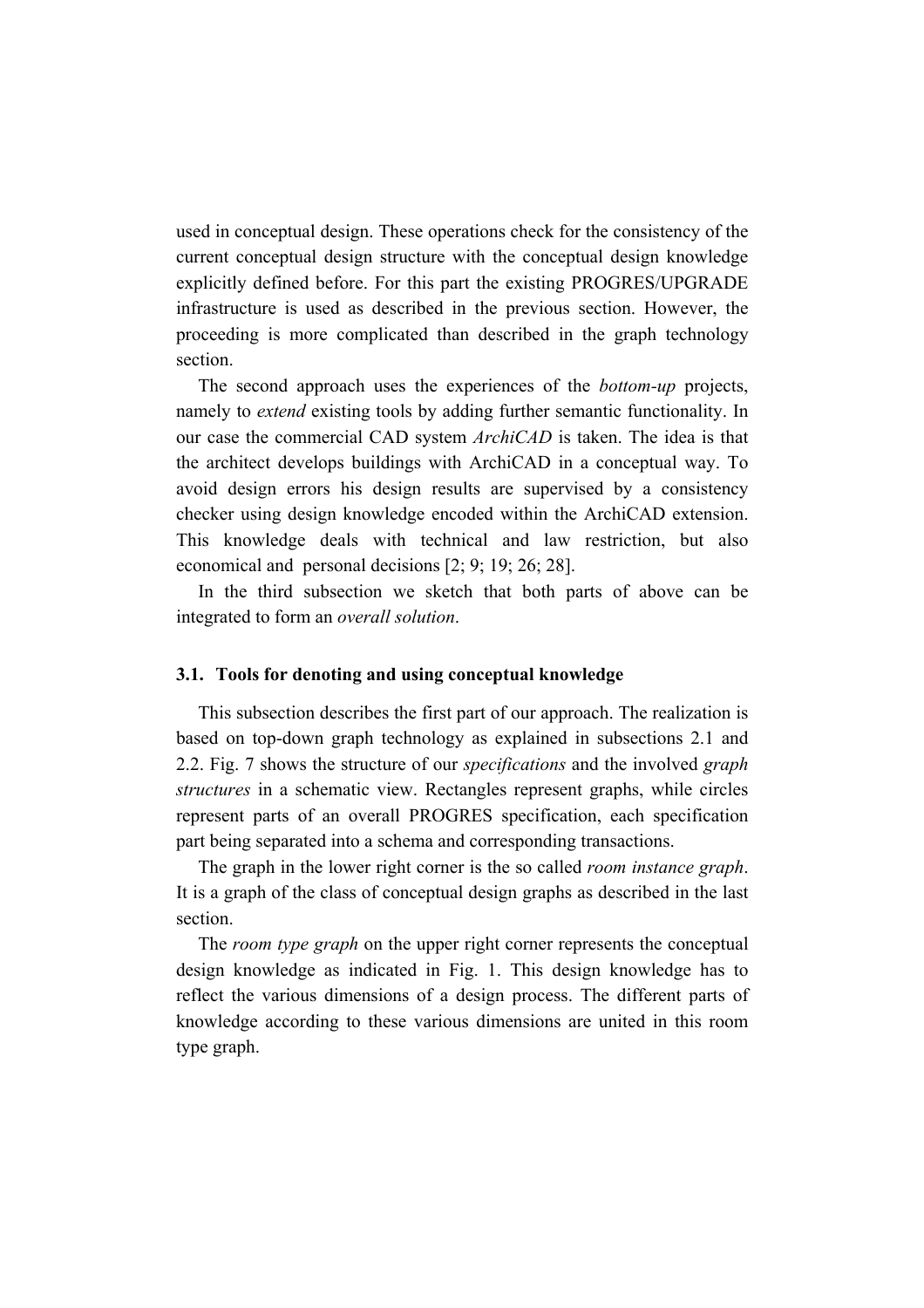

Fig. 7: Graphs and specifications of the top-down prototype

The room instance graph is *incrementally checked* against the room type graph in order to guarantee the consistency of the conceptual design with the corresponding knowledge.

For the room type graph, the room instance graph, and the analyses between both corresponding specifications exist (see left hand side of Fig. 7). The *specification* of the *room type graph* reflects the expressiveness of describing the structure and constraints of conceptual design. For example different room types can be expressed as, e. g., hall and outside and, furthermore, that both have to be connected.

The *specification* of the *room instance graph* defines the available commands for conceptual design. For example, rooms of a certain type can be inserted and interrelated.

The *analyses specification* specifies the analysis operation between room instance graph and its corresponding room type graph.

A room type *graph* is a *member* of the room type graph *class defined* by the room type *specification*. Accordingly, a room instance graph belongs to the room instance graph class given by the room instance graph specification. Finally, the analyses between room instance graph and room type graph are in accordance with the analyses specification.

The reader might have recognized that the specification explained here looks differently than the specification presented in the last section. As this is no workshop in the graph rewrite community we only present a coarse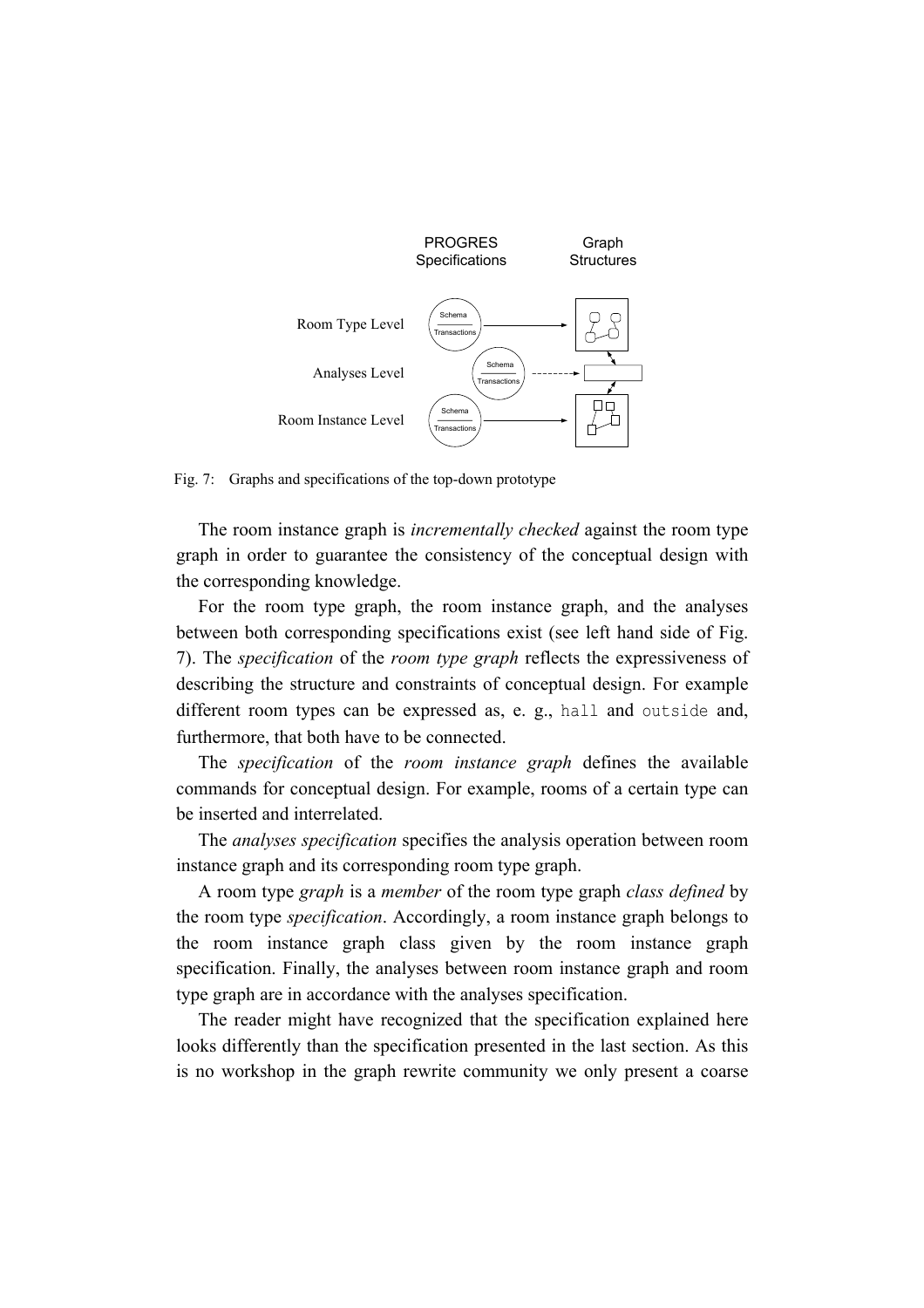explanation. We see that a *specification* is given here on *two levels*. Whereas in the PROGRES specification given in the last section the conceptual knowledge is hard-coded in the specification, the new proceeding offers a level and corresponding tools by which this knowledge can be explicitly put in. The reason is, that in design in civil engineering we can hardly find PROGRES specialist. Even more important, however, is that this knowledge can be changed and extended.

According to this two-level approach the specification of the room instance graph only consists of *generic operations* like inserting/deleting rooms or connecting them by edges. The complex *restrictions* underlying such operations are not to be found within a specification (as in the last section) but in the *room type graph*. Accordingly, the consistency constraints to be found in the PROGRES specification are now in the explicit description of the room type graph and the analyses checking whether a room instance graph is consistent with a room type graph.

The two-level specification approach now yields an UPGRADE *prototype* with *two views*. By the room type view we find commands for creating conceptual knowledge. These commands are as specified in the room type specification. The room instance view offers command for building up a conceptual design. The second view is either consistent to the structure and constraint knowledge given in by the first view. Or, if there is an inconsistency between both views, the architect gets an immediate warning.

The two-level view approach of the prototype supports *different roles* in architectural design. Whereas defining conceptual knowledge is the task of an expert in conceptual design, the room instance view supports an architect obeying this conceptual knowledge. Of course, an advanced architect can deal with both views.

This approach has many advantages and a few drawbacks. The main advantage is that we gain *flexibility*. Defining a new room type like bicycle garage is done by simply creating a new node, by invoking the corresponding command of the room type view. Similarly, enforcing access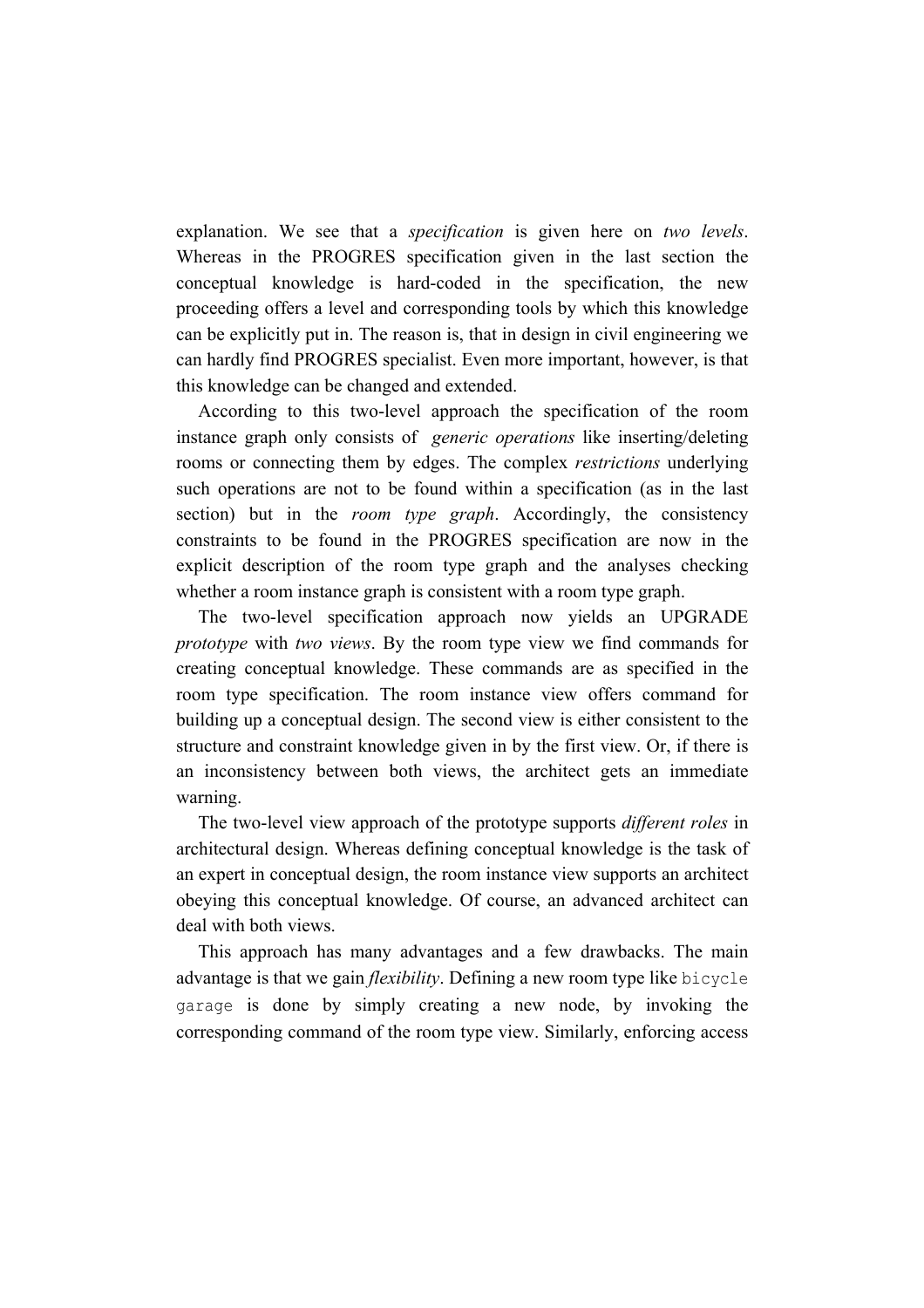to rooms of that type from the outside is just done by creating a *obligatory* edge of type *access* between the corresponding two nodes.

This allows the advanced architect to *create* his *personal* conceptual *knowledge* or to modify that which is initially provided. It also allows us to experiment with different design concepts and their impact on created designs which is important for the explorative stage of our project.

With the analyses specified in PROGRES we are forced to *exactly define* the *consistency* relation between room type graph and room instance graph. This helps in understanding and, consequently, implementing this relation.

By modifying the consistency relation we can allow room instance graphs that *deviate* from the *conceptual knowledge* defined in a room type graph. This allows for flexible editing commands during conceptual design. Later on, new conceptual design *features* can be *inferred* from elaborated conceptual designs. This is similar to the proceeding taken in a dissertation in the field of process modeling [31]. This flexibility that conceptual design can deviate from the formulated knowledge cannot be provided with the approach presented in the last section.

There are also some disadvantages. We do not have all the *expressiveness* provided by the PROGRES language to describe conceptual knowledge. For example, complex transactions, paths, and attribute evaluation is not at hand. Of course, one could reimplement these language features by introducing the corresponding concept on the room type graph level. This, however, means to reimplement a big part of the PROGRES system.

# **3.2. Semantical tool support on top of ArchiCAD**

As described above, the aim of *CAD systems* is to support constructive design. Positioning wall structures with doors and windows is already well supported. The 2D- and 3D-visualization features are satisfactory. So, nothing has to be done for *constructive design*. However, the semantics of constructive elements and relations between such elements cannot be defined.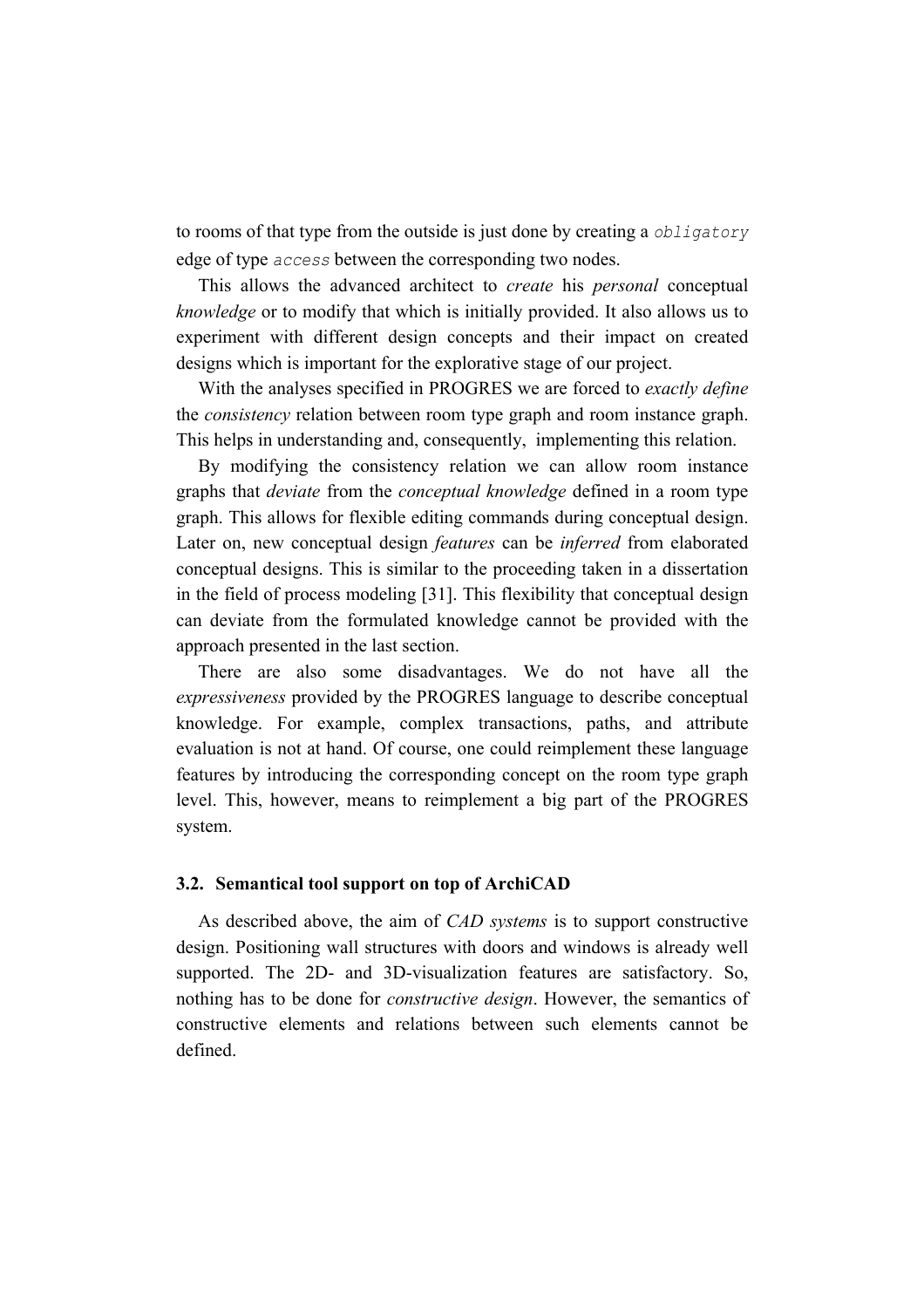The aim of the second part of our approach is to enable the architect to use a conventional tool (constructive design) but to *think* in *conceptual terms* (conceptual design). An extension of the commercial CAD system ArchiCAD has been developed, allowing the architect to use conceptual elements instead of constructive elements.

For that, the *concept* of *rooms* has been added to ArchiCAD. This is realized by an additional constructive element which we call room object. Architects think in rooms. In addition, the architect now specifies *room relations*, like the *access* between two rooms, by inserting a room link between both concerned room objects.

A room can be realized by four walls. It may also have an open side. Access between two rooms can be realized by a door between them but also by an open "wall" in between. So, we have introduced *one level* of concepts by the ArchiCAD extension. Further extensions may introduce areas of rooms, apartments on floors etc.

Inserting rooms and defining relations between rooms is, by a closer look, nothing else then the *elaboration* of the *room instance graph*  consisting of typed nodes and relations between them. The architect elaborates that graph, without realizing that he uses graph technology.



Fig. 8: Semantical extension of ArchiCAD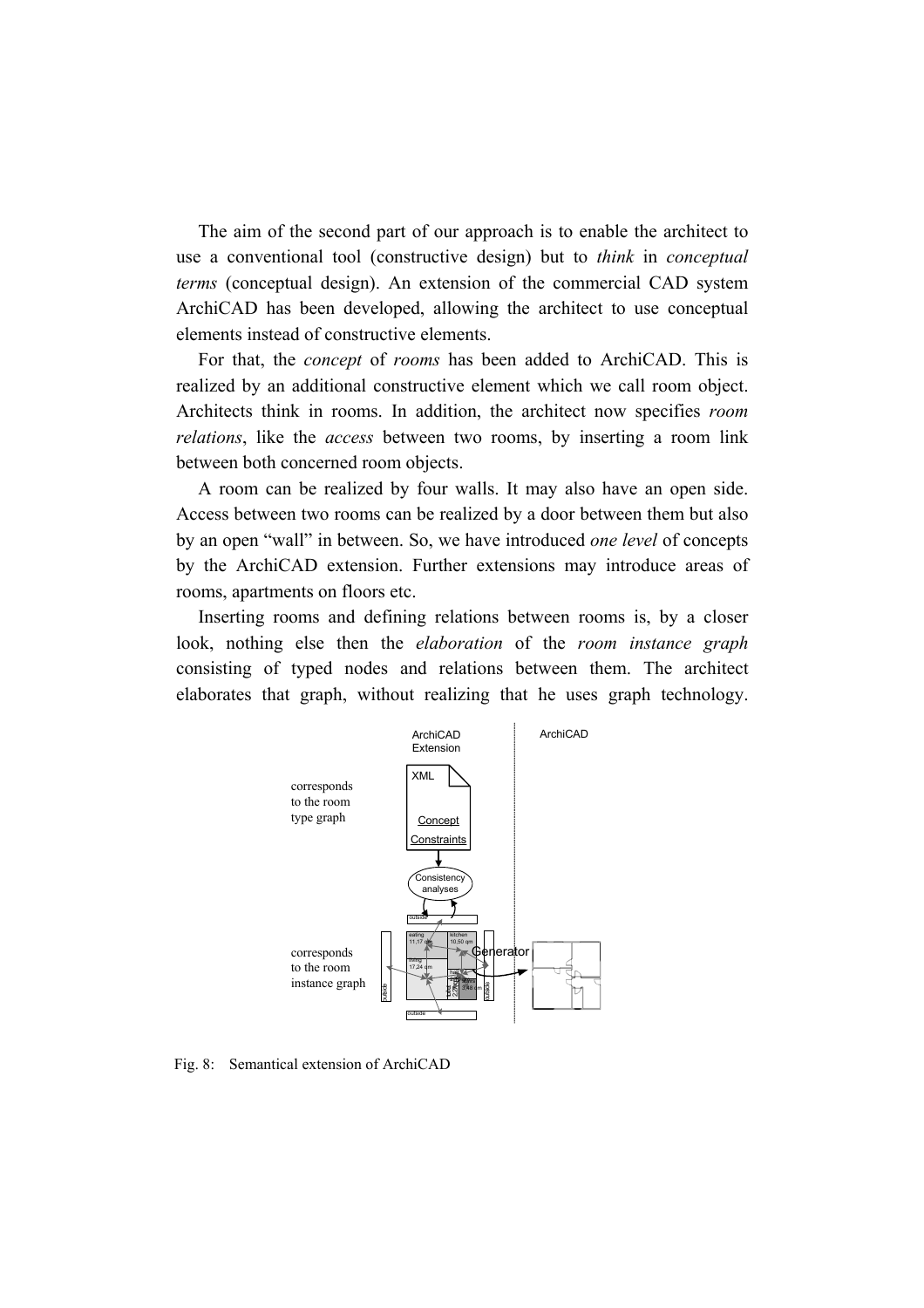Analyses and consistency checks can now be performed using this graph structure. The architect uses tools realized by the theoretical background of graph technology which is completely hidden for him.

In Fig. 8 the left lower part corresponds to the *room instance graph*. This graph is realized using the *extension* features of ArchiCAD. So, the structure of room instance graph is re-implemented using corresponding system features. Analogously, we have to define the conceptual knowledge necessary for the ArchiCAD extension. This is described in an *XML file*, defining room types and requesting or forbidding relations between objects of these types. This file, therefore, corresponds to the *room type graph* introduced above. The conceptual knowledge defined in this file is used for consistency checks in the same manner as explained above. So, the situation is analogous, the way of realizing it is different. The generator to be seen on the right side of Fig. 8 creates an initial a floor plan which immediately can be shown to a customer.

As *additional information*, the geometrical positions and the dimensions of rooms are also available in a sketch as they are delivered by ArchiCAD. With the aid of this information, more complex and *powerful analyses* can be offered. These analyses are done in two steps. The first step checks if the obligatory relations between the *room objects* have been established, e. g. if whether the obligatory relation *access* between *kitchen* and *eating* is defined by a *room link*. In the second step, the geometric data are used to check whether the current sketch corresponds to the defined relations. If an access relation between two rooms has been defined, the rooms must be adjacent.

#### **3.3. The overall solution**

There are *different ways* to integrate both prototypes to form an integrated overall solution.

Up to now both *parts* of our *approach* explained in the previous two subsections seem to be strictly separated. However, they form two ends of a complete *overall solution*. This solution is not available yet.

Both parts are for different *users* with *different ambitions* and *knowledge*. The upper part, already explained, delivers tools for knowledge engineering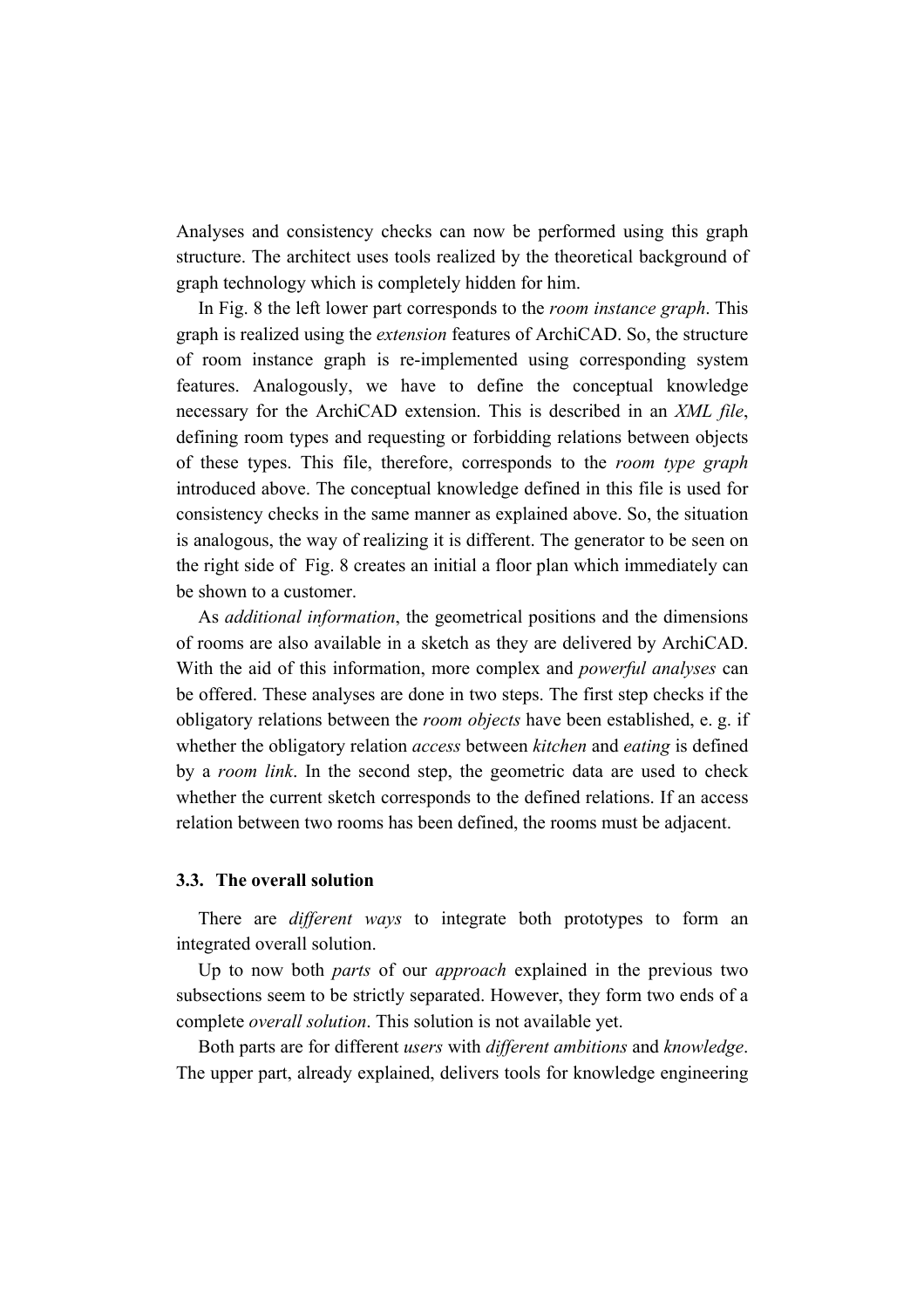and pure conceptual design. The lower part allows for constructive design using conceptual knowledge (in the current state only rooms and connections). As in the lower part conceptual knowledge is also separated from the tools elaborating the design this solution is also flexible to feed in modifications or extensions of conceptual knowledge.

Looking on the software solution both parts are *similar*. We have data structures reflecting a design and data structure incorporating the corresponding knowledge. In between in both cases we find the analyses for checking the consistency between both. The realization techniques of course are *different*.

The similarity of both approaches is the *basis* for the *integration* (see Fig. 9). There are two solutions for this integration. The first solution creates a proof of concept prototype to be used in academia. The second solution can be used in industrial practice.

The first solution consists of *both* separate *systems* to be *coupled* by corresponding interface (e. g. CORBA). In this solution conceptual design and conceptual design knowledge is on the side of a PROGRES/UPGRADE prototype. The reader may remember, that this prototype supports different views. In this solution the top-down prototype is listening to all command invocations on the ArchiCAD side in order to check whether these



Fig. 9: Our two approaches and how they will be integrated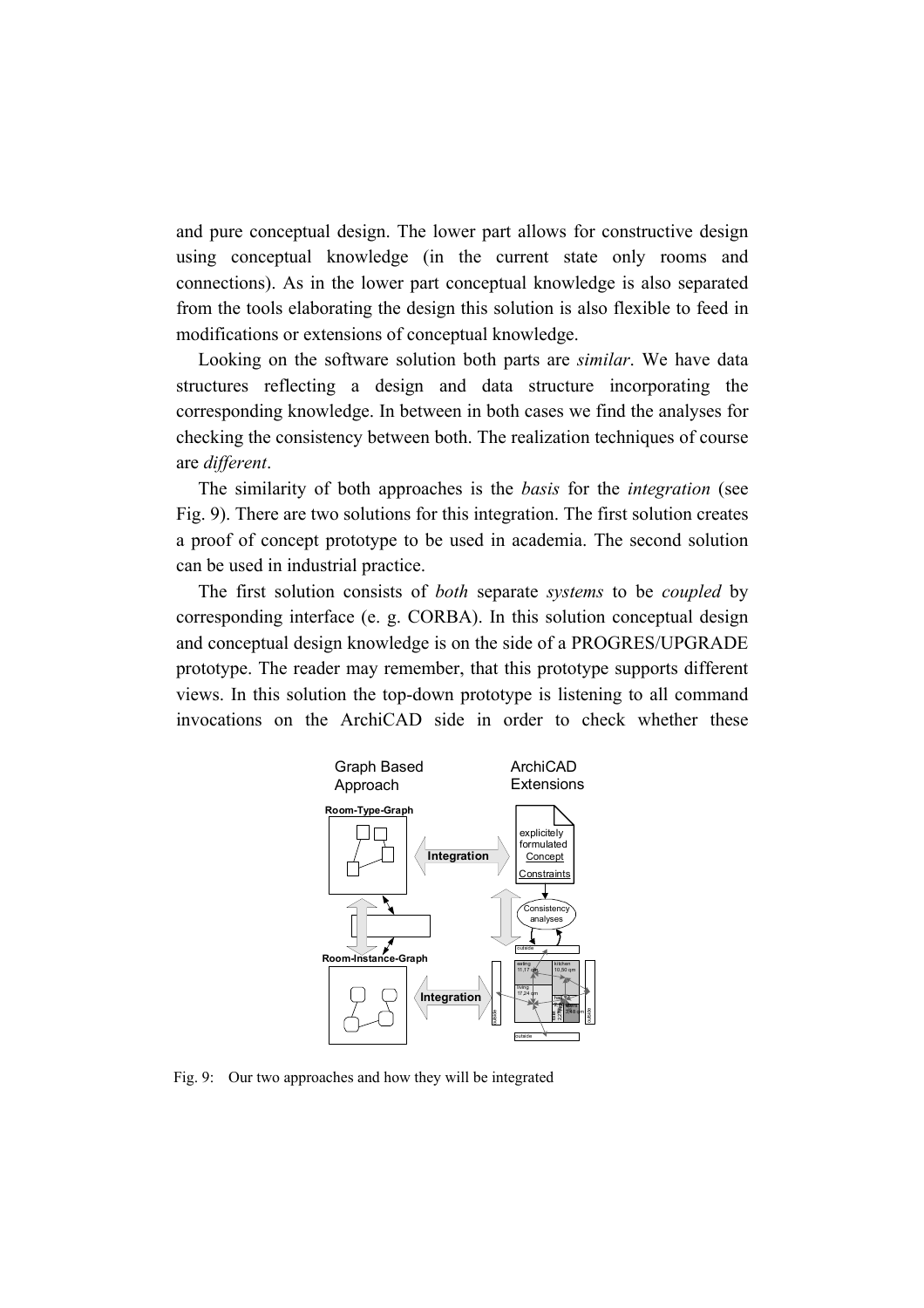operations are conceptually sound. The soundness is checked between the room instance graph and the room type graph by the corresponding analyses. In this solution only the lower connection of Fig. 9 is used between both sides.

The *advantage* of this solution is its *flexibility*. We can experiment with diverse conceptual items corresponding to the dimensions of Fig. 1, thereby finding out which conceptual knowledge and which commands for conceptual design are useful for the practical life of an architect. The *disadvantage* of this solution is that such a coupled system can hardly be used in industrial practice. The argument is its *complexity*, as sketched above (infrastructure of this two level top-down prototype, time inefficiency of the coupling solution).

If experimentation with the first solution has delivered some practical results, we can *"download"* the conceptual knowledge and the tool behavior to the commercial tool ArchiCAD. In this second solution we have to encode the specifications of the first solution by *extending* ArchiCAD, in the same way as already mentioned in the last subsection. This solution yields an *industrial tool* to be used in practice. However, there is some *effort* implementing the functionality of the left hand side of Fig. 9 within ArchiCAD. The specifications written there can be used as "templates" for the "hard-wired" solution making use of the ArchiCAD extension interface. Regarding this solution both connections of Fig. 9 are only "conceptually" used.

There may be a third solution *converting conceptual knowledge* of the room type graph automatically into an XML file on the ArchiCAD side. In this case the conceptual knowledge view of the top-down prototype has the role of inputting and maintaining conceptual knowledge, whereas its use is on the ArchiCAD side. It is up to further investigations, whether this solution can be realized and, if this is the case, how complicated it is and which restrictions it induces.

In the following two sections of this paper we describe the graph-based prototype according to the top-down approach of section 3.1 and the ArchiCAD extension as described in 3.2.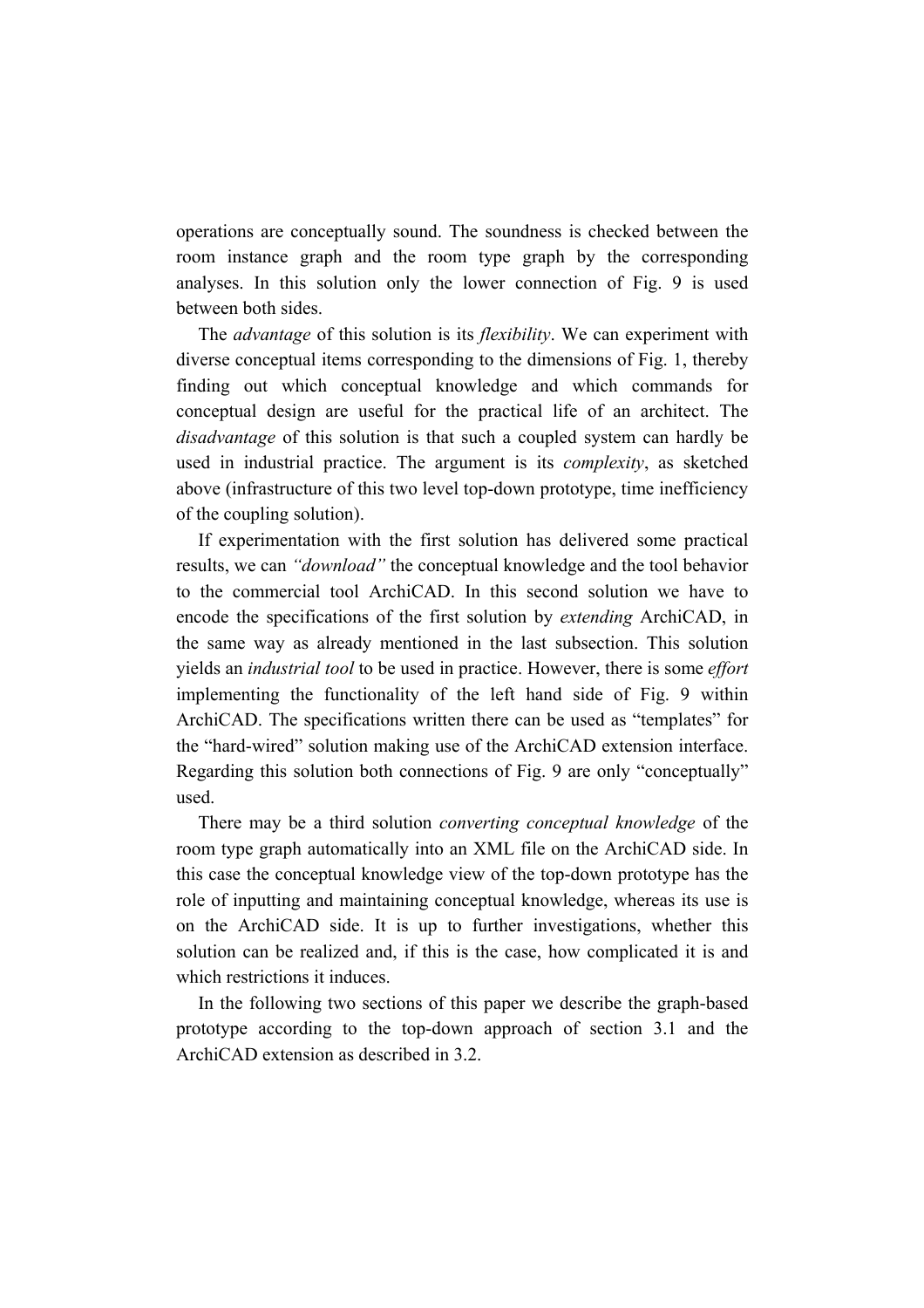#### **4. THE TOP-DOWN SPECIFICATION-BASED PROTOTYPE**

Conceptual design of buildings means to describe functional entities and their relations. This *abstraction* allows to elaborate a sketch *without* considering any *geometrical data*. Therefore, the sketch can be described as an attributed graph, where the nodes are representing rooms of the building and the edges are used to describe the relations between these rooms.

To achieve corresponding support for conceptual design by using graph technology, we use, as already described, *two graphs*. The room *type* graph describes the conceptual knowledge, the room *instance* graph the current state of a conceptual design.

In the following, these two graphs are described as well as the specification of an analysis between both levels. Furthermore, screenshots of the mechanically derived, two-view prototype are presented.

#### **4.1. Defining conceptual knowledge by a room type graph**

The room type graph contains the used room types like kitchen, toilet, or living room. In this graph, also the relations between room types are modelled. A room type graph incorporates the conceptual *knowledge* of a specific *type* of *building*.

Each room type is represented by a *graph node type*, the minimal and maximal number of allowed instances is stored as an attribute of the node. To specify relations between room types, two different edge types are available, namely to express an *obligatory* or a *forbidden* relation. The type of a relation, as e. g. access, is stored as an attribute of the edge. Between two node types there may be an obligatory connection of exactly one of different relation types. This is denoted by a *function* connection between two edge types.

In Fig. 10 a portion of the room type graph for our running *example* is shown. It deals with the ground floor of a single-family house. As described above, the nodes represent the room types and the edges describe relation types between them. To demand access between the room types hall, kitchen, bathroom and living an *obligatory link* between these room types is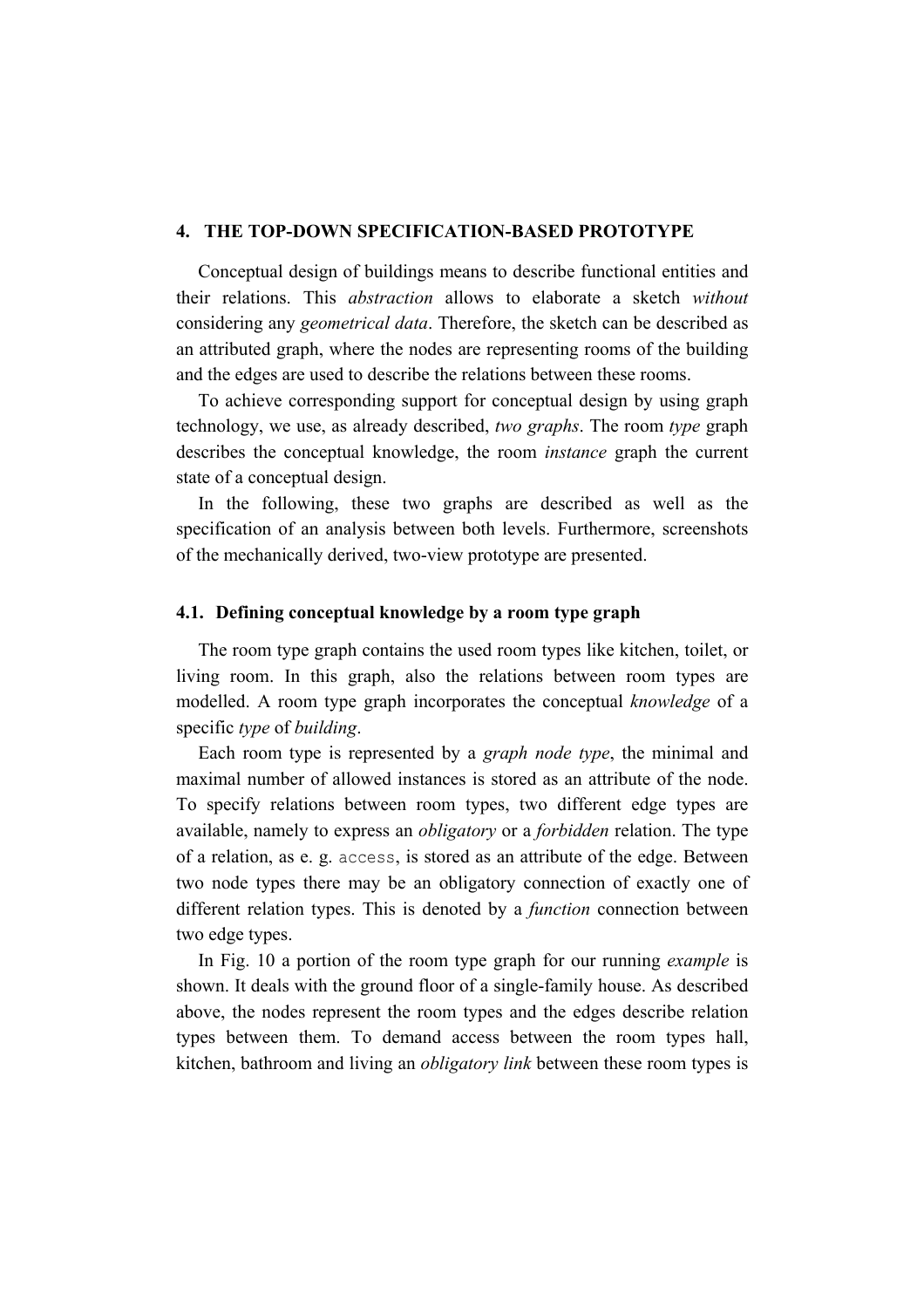established with the attribute access. To demand the room type kitchen to have a window, an obligatory link between the room type outside and the room type kitchen with attribute view has been installed. Access between the kitchen and the bathroom is not desired, this relation is expressed by a *forbidden link* between these room types. Between an eating room and a kitchen there may be either a *contains*- or an *access*-relation. The first is expressing that the kitchen contains a separate section, the second that both rooms are connected. The two obligatory edges are, therefore, connected by an XOR function.

For each specific *type* of a *building*, like a single-family house or a tower block, a separate *room type graph* has to be developed. Once completed, this room type graph can be used for any project for a corresponding building. It just represents the underlying concepts of this type of building.

As PROGRES does not support attributed edges, the obligatory and forbidden relations are represented by nodes with adjacent relations. In Fig. 11 the *PROGRES graph schema* of the room type graph is shown. The node



Fig. 10: Room type graph of a single-family house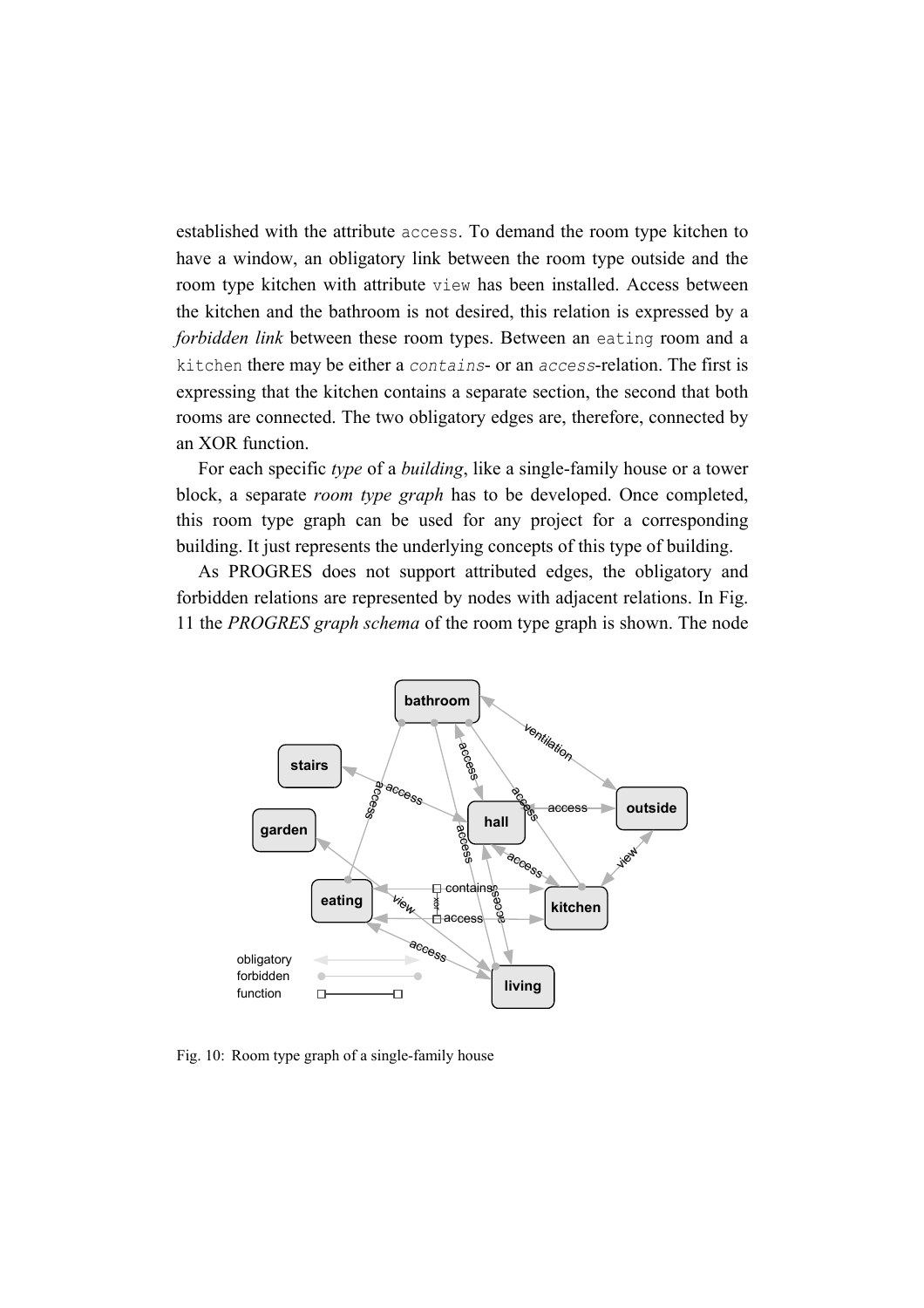classes are displayed as rectangles, the node types as rectangles with rounded corners. PROGRES edges are displayed as arrows.

The node type *t obl REL* describes, as instance of the node class t RELATTR, an obligatory relation. The node type t forbid REL forbids a relation between two rooms. The kind of a relation, like *access,* is stored as an attribute of the t\_RELATTR nodes. The node class t\_FUNCTION is used to specify a function between relations. The derived node type  $t$  XOR FUNC describes that only one of the involved relations must exist.



Fig. 11: PROGRES schema of the room type graph of Fig. 10

#### **4.2. Sketching with instance graphs**

In the room type graph the conceptual knowledge for specific buildings is modelled, i.e. structures and constraints. The *conceptual design* of a specific house is reflected by a *room instance graph*.

In our example, most of the room types just have *one instance*, e. g. the living room. Some room types, like bedrooms for children, have more instances. Trivially, in bigger buildings multiple occurrences come up.

In Fig. 12 a room *instance graph* is shown which is *consistent* with the room type graph displayed in Fig. 10. In the room instance graph, an edge does not demand or prohibit a relation between two rooms (as in the room type graph), it just *states* the existence of a relation between two rooms. In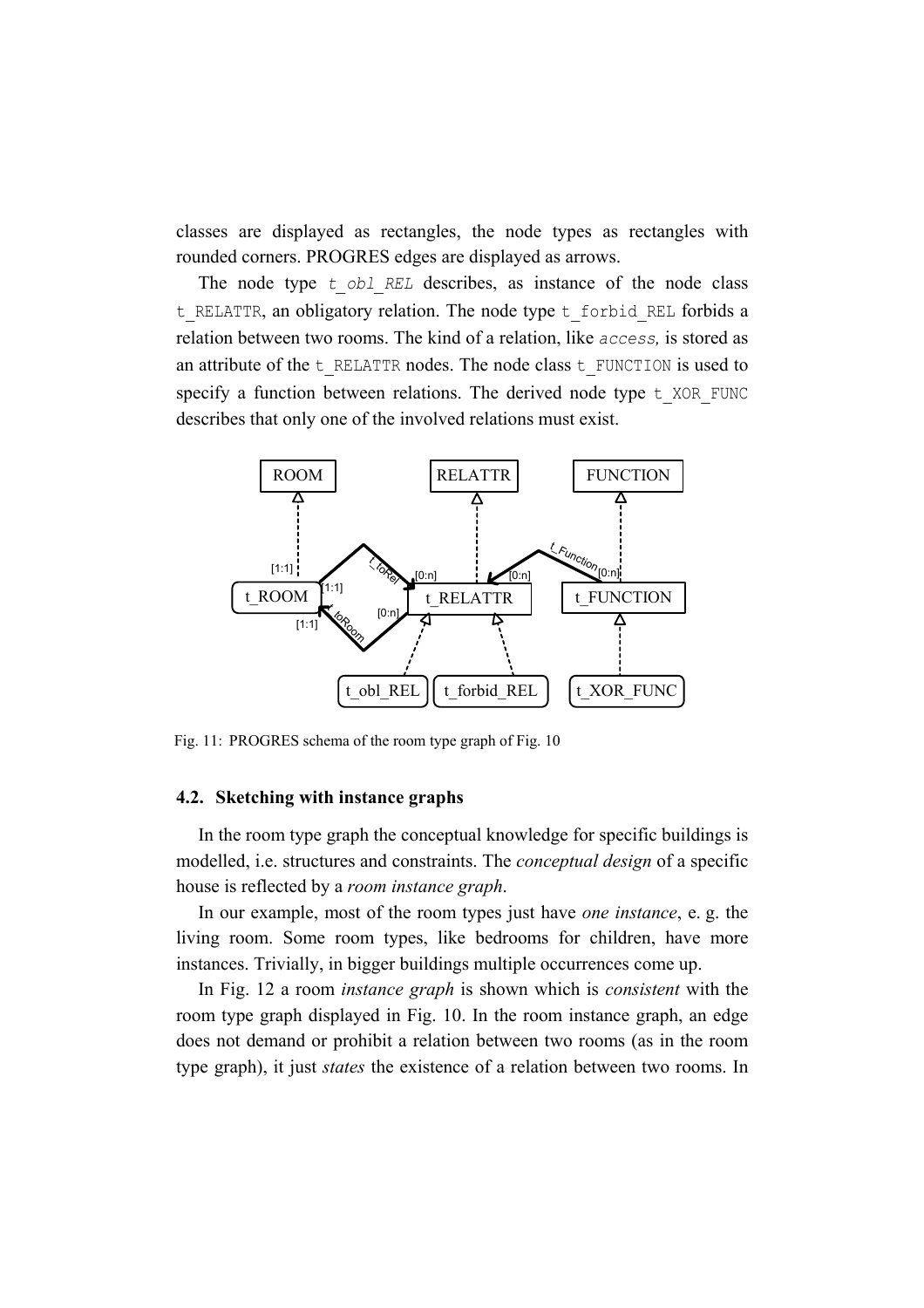

Fig. 12: Room instance graph corresponding to the room type graph

Fig. 12 there is an edge with the label *access* between the node hall and kitchen to describe that the building will have a door or some other kind of connection between both rooms. From the living room, there is access and view to the garden, in the building there will be a door and a window. As the room instance graph does not consider any geometrical data and no room dimensions, the developed sketch may serve as a model for several buildings. These buildings may look quite different, their functionality is the same.

Fig. 13 depicts the PROGRES *graph schema* for room *instance graphs*. Analogous to the room type graph, the relations between the room nodes are specified as a node class, a relation is defined by connecting two nodes of type a\_ROOM with a node of type a\_exists\_REL, using the edge types a\_toRel and a\_toRoom. The type of the relation is stored in the attribute of the a exists REL node. An extension to the room type graph is the node class NOTIFY, which is used to handle error messages, generated by analyses.

#### **4.3. Analyses between room type and instance graph**

With the room type graph and the room instance graph the underlying concepts and a current design are described. The *consistency* between both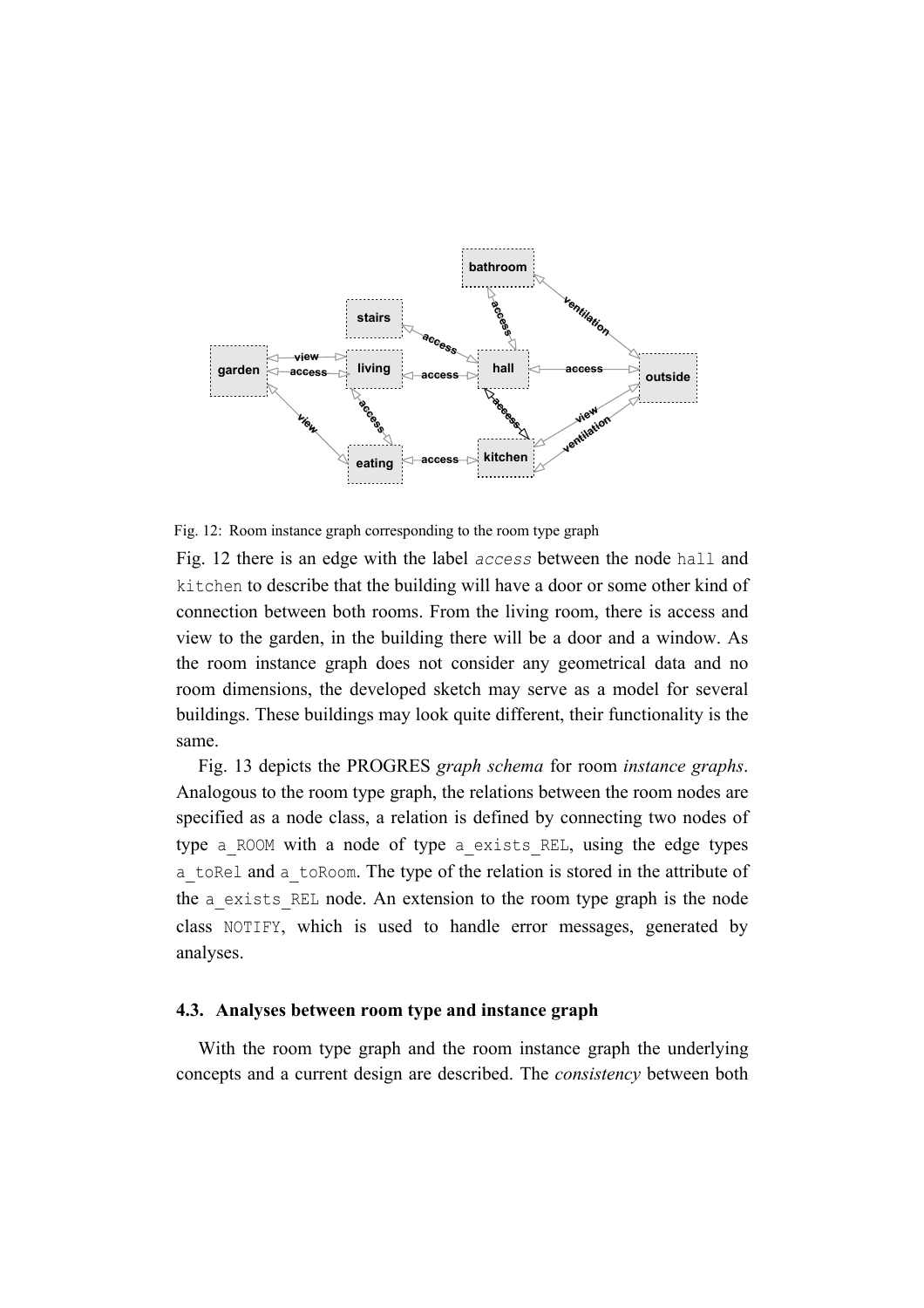is checked by an *analysis*. If an inconsistency is detected, the analysis throws a notification. Depending on the priority of the violated part of the conceptual knowledge, the system displays a warning or an error messages. Both are connected to those parts of the room instance graph violating the consistency.

This analysis has to be specified. Fig. 14 shows one of the productions used for the analysis. Although it looks rather complex it is easy to understand. At the right side of the *graph pattern* (left hand side of the rule) a cutout of the room *type graph* is displayed. Node `2 and `4 are room type nodes. Node `5 represents an obligatory relation between these room types. According to node `7, no function may operate on this relation. This pattern of three nodes of the room type graph *requests* a *relation* between any two nodes of corresponding type in the room instance graph. The type of this relation is also regarded, which is not shown here.

On the left side of the pattern node `1 and `3 represent nodes in the room *instance graph*. They are related to the room type nodes by the relation ThisRoomsType connecting every room instance with its room type. This pattern, therefore, *finds two nodes* of the room instance graph with room types corresponding to the room type graph. Additionally, the two room instances have *no relation* of the requested relation type.



Fig. 13: PROGRES schema of the room instance graph of Fig. 12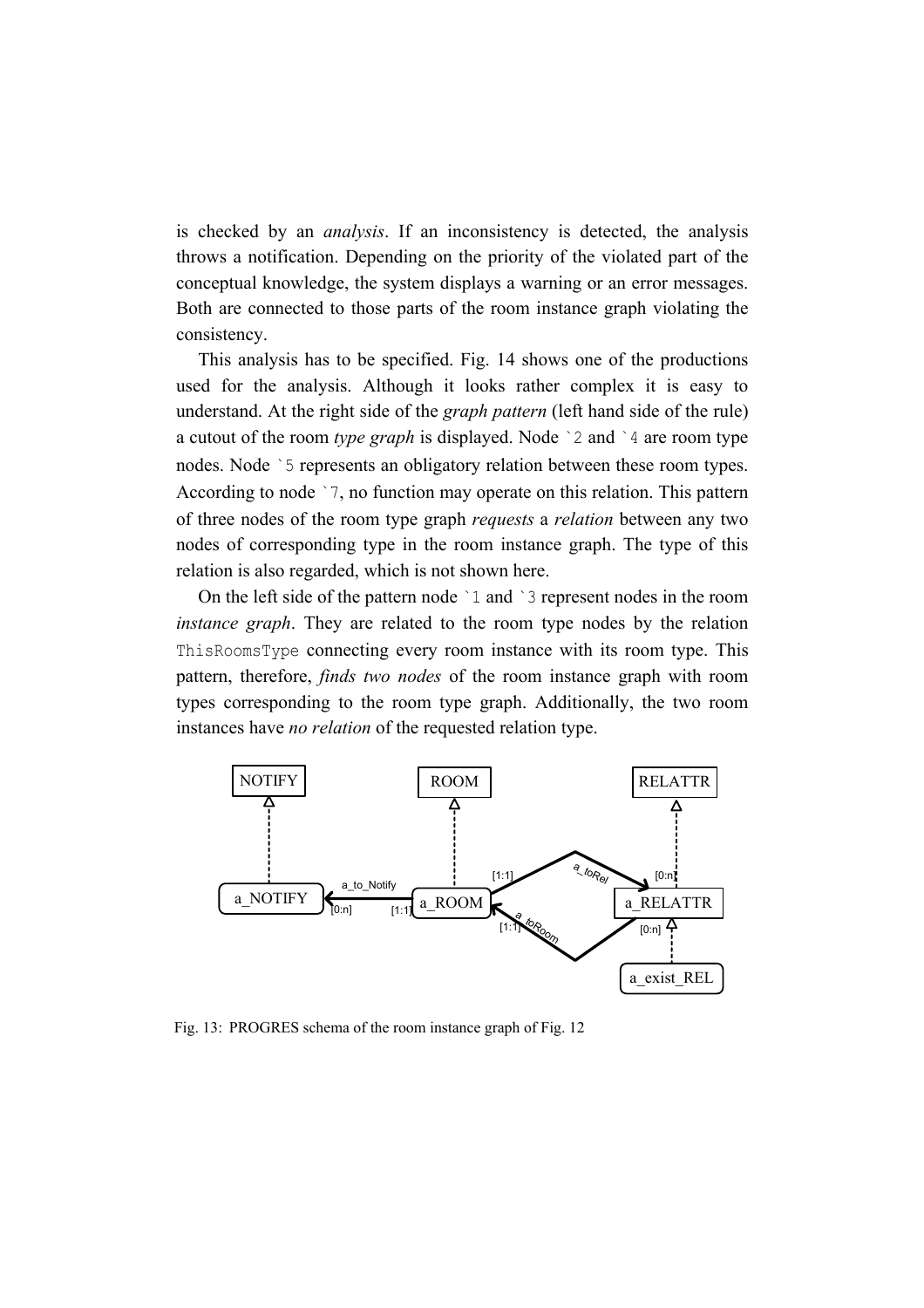Node `6 now claims that no *notification/warning* about this specific inconsistency is already existent. The notification node is therefore restricted: It must relate to the type of the relation and to the two node types, already mentioned.

If the described pattern has a match in the graph, *new notifications* are



Fig. 14: One of the analysis productions checking demanded relations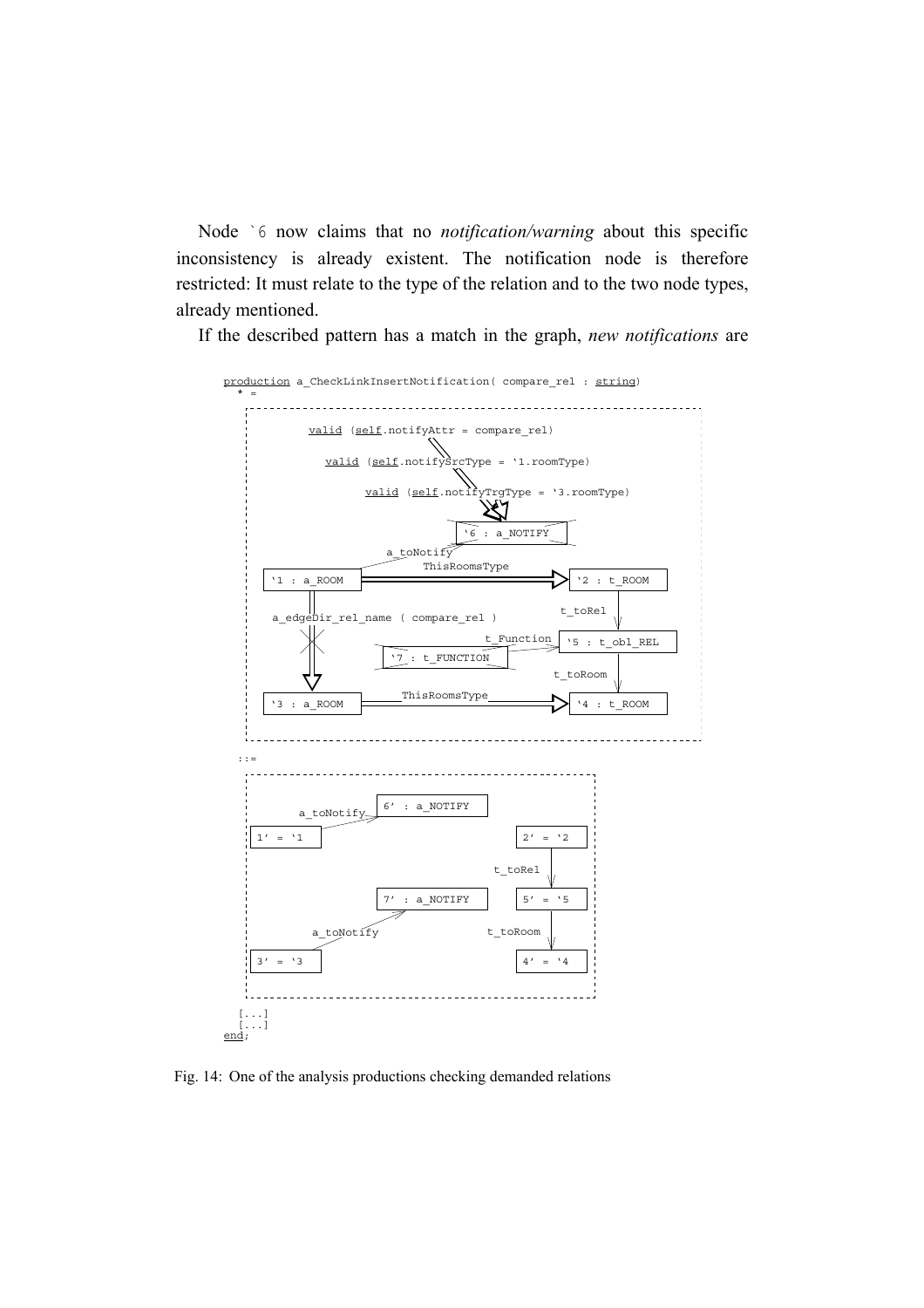inserted. This is shown in the *right hand side* of the production. Nodes 1', 2', 3', 4', and 5' are identical replacements of the corresponding nodes to be found in the left hand side. Nodes 6' and 7' are new notifications, each of them linked to one of the room instance nodes that lack the requested relation.

#### **4.4. Mechanically derived Graph Based Prototype**

To experiment with and to evaluate the introduced conceptual structures and corresponding design commands, we have built a prototype with the functionality as described in 3.1 and thereby using the machinery as explained in 2.2. The *prototype* is used to model *both graphs* by taking the corresponding view.

As both graphs are inside the prototype, *consistency checks* can be easily carried out, analysing whether a building (room instance graph) corresponds to the underlying knowledge (room type graph). If the building does not correspond to the knowledge, e. g. because an obligatory link has not been established, this is shown by an error message. If the missing link is added, the error message automatically disappears.

In Fig. 15 the two views of this prototype are displayed. On the right side the *view* of the room *type graph* is shown, presenting a simple example with room types living, eating etc. and the obligatory relation access and the prohibited relation access (noaccess). From the menu the graph transformations specified in PROGRES can be invoked to build up and change the room type graph. Visualization and graph layout are completely done by the UPGRADE framework.

One the left side the *view* of the room *instance graph* is shown, some rooms are already inserted. The access relation has been installed between several rooms, but the obligatory access relation between living room and hall is still missing. The absence of this relation is displayed through an error message connected to each involved node. To correct this inconsistency, the transaction to install a link between these room instances is about to be executed, the necessary parameters are already selected.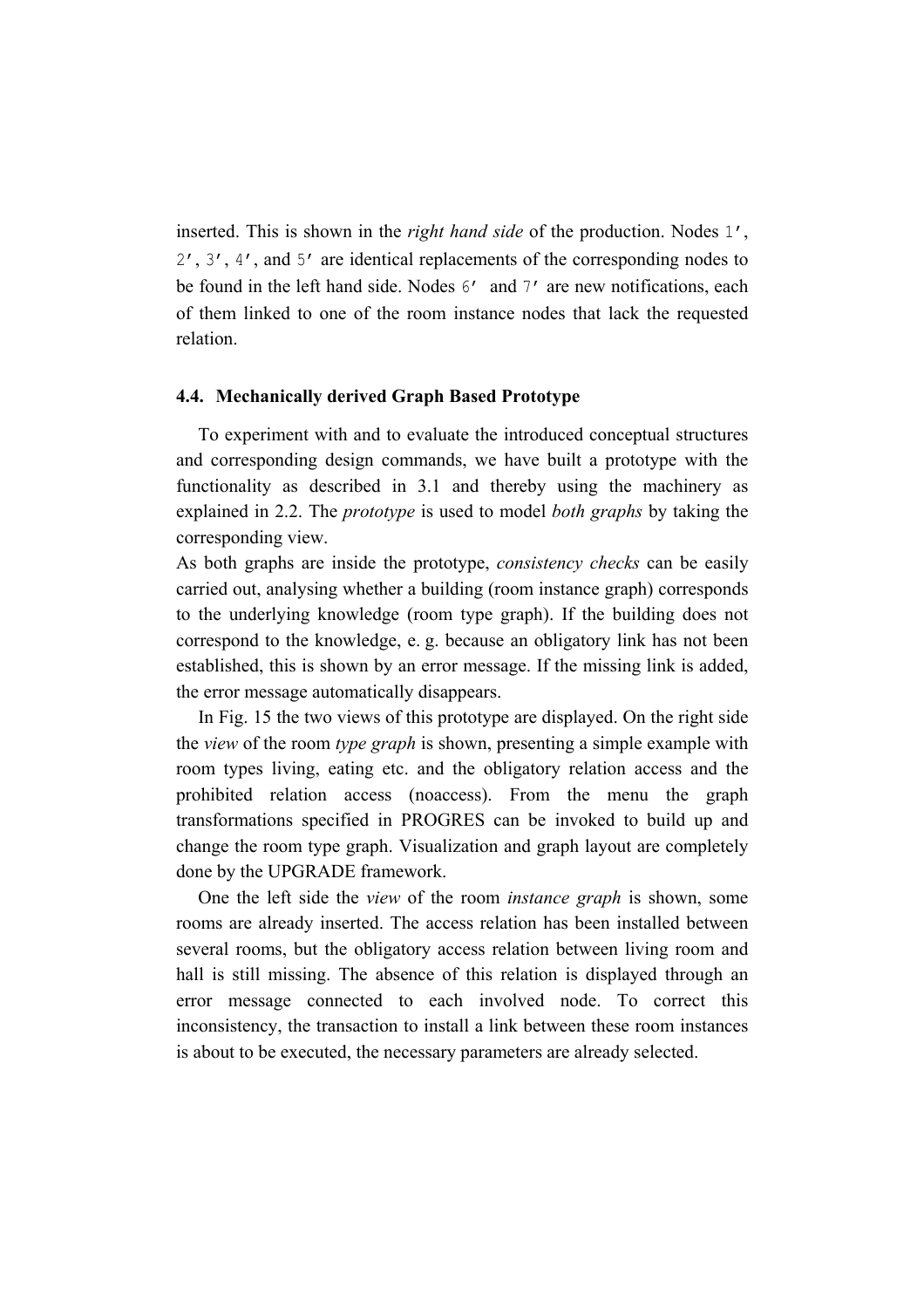

Fig. 15: The two-view conceptual design prototype showing a simple example

# **5. THE BOTTOM-UP ARCHICAD EXTENSION PROTOTYPE**

In this subsection the *bottom-up prototype*, i.e. the extension of the commercial architecture CAD-program ArchiCAD, is described. Analogous to above, rooms are represented by nodes, the relations between these rooms are represented by edges. As graphs, their changes, as well the definition of underlying knowledge are implemented inside ArchiCAD, the architect need not understand the theoretical background. He just uses the tool invented for constructive design now having *features* for *conceptual* design.

The architect need not think about walls, windows, or doors. He can place *rooms* and define intended *relations* between rooms. We analyse geometrical data of ArchiCAD to *check* constructive room placement against the intended *underlying concepts*. We also check the design against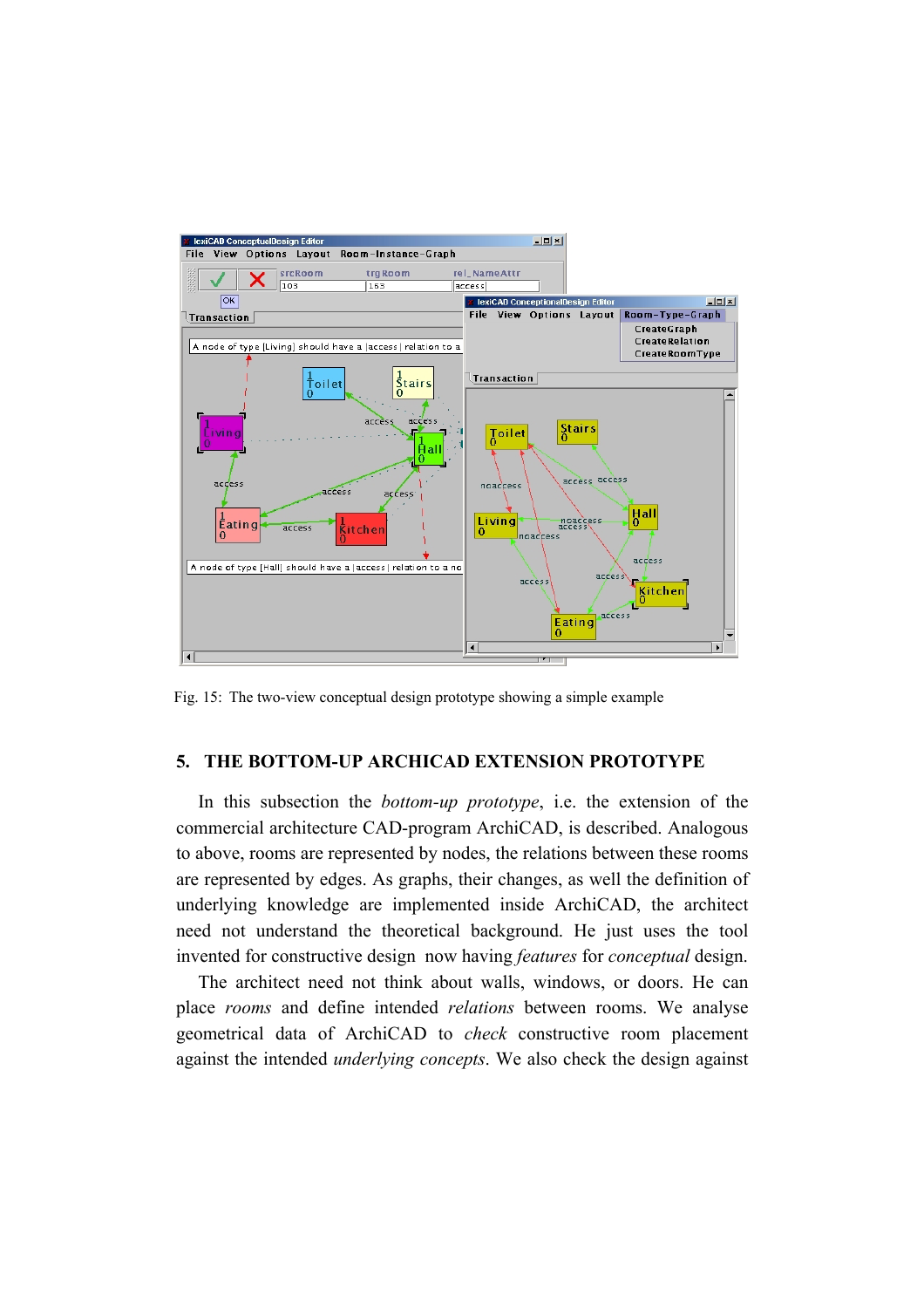well-known design rules or law restrictions. To bridge the gap between room placement and constructive wall design, a *WallGenerator* creates a simple floor plan.

#### **5.1. Structural Extensions to ArchiCAD**

ArchiCAD does not offer the possibility to sketch a floor plan using rooms. The floor plan is usually constructed using the wall tool. As architects rather think in rooms during conceptual design, the room concept was added to ArchiCAD. The *room object* is an additional object inside ArchiCAD. In the 2D-view a room object is drawn as an rectangle with the room type, the area of the current instance being displayed inside the room. Each room type (kitchen etc.) has an unique color to be distinguish from others with different functionality. The architect can insert, drag, and resize a room object as he does with any other ArchiCAD object. The 3D-view offers an impression of room volumes.

To define relations between rooms, our extension offers a feature to install links connecting two room objects. These *room links* can have different attributes, like *access*, *ventilation,* or *view*. As the architect sketches the floor plan and not the underlying concepts, the edge type describes the existence of such a relation and not the obligation or prohibition. A feature called the EditorHelper assists in moving and



Fig. 16: The floor plan enriched by room objects and relations, 3D-view of the floor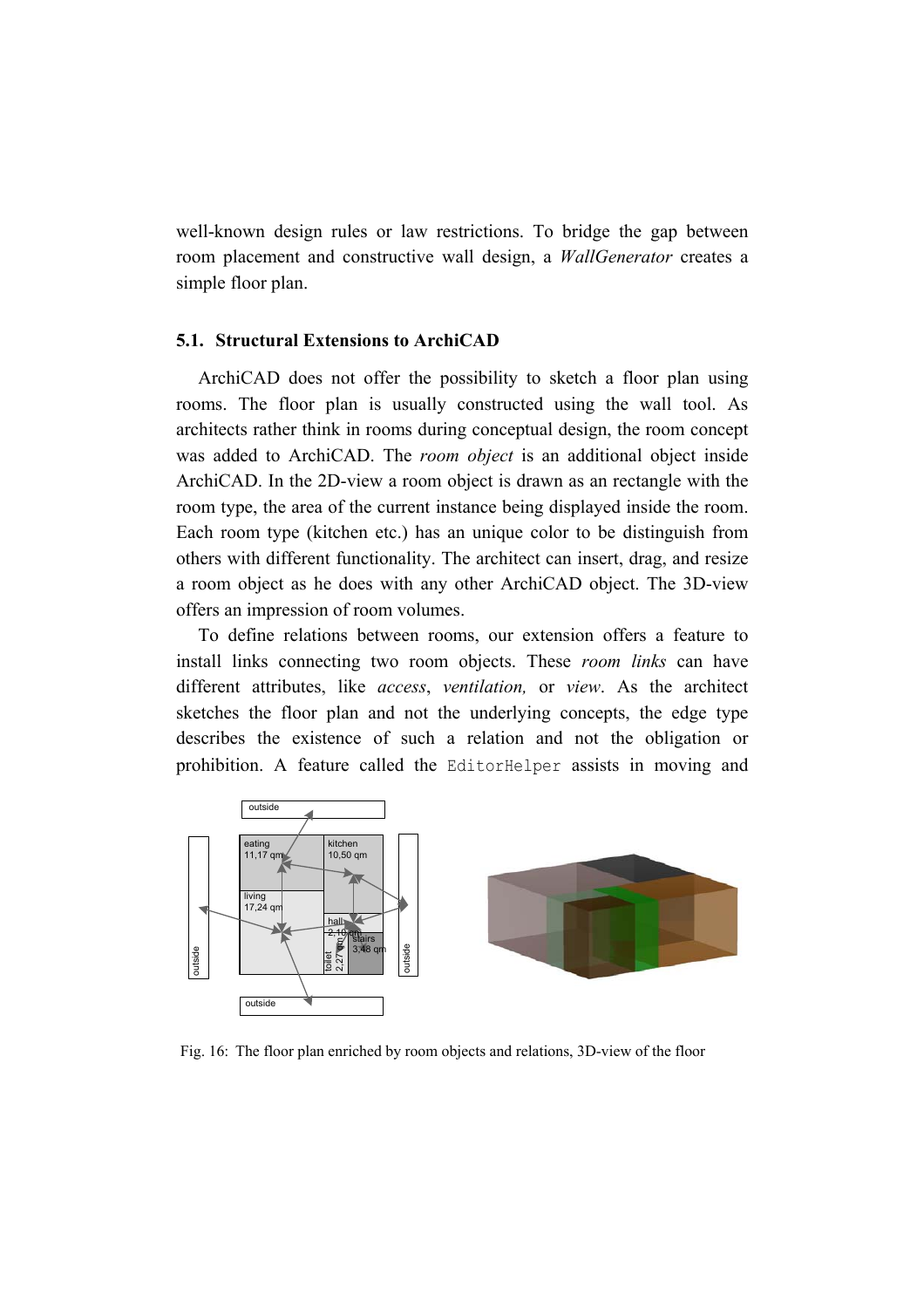resizing rooms by adjusting connected rooms after a resize operation.

By sketching the floor plan using room objects and defining relations between them, the architect does not just design a floor of a building. Without being aware, he *models* a graph structure, namely the room *instance graph*. As additional information, the geometrical data complete this graph to form a concrete sketch.

#### **5.2. Analysis of a sketch**

The *ConstraintChecker* permanently *supervises* that none of the defined knowledge rules are violated. It reacts on notifications sent by ArchiCAD, if an object is created, deleted, or modified. If one of the corresponding actions did *violate* a *rule*, an error message is displayed to inform the architect about the problem (see Fig. 17).



Fig. 17: Error messages of the ArchiCAD extension

The *information* of the *graph structure* can be used to perform these consistency checks. Moreover, the *geometrical data* also available allow to perform more powerful analyses. So, not only the absence of an obligatory link can be found as design error (due to graph information). Furthermore, also errors, like too small room dimensions can be discovered (due to geometrical data).

#### **5.3. Connection to later phases of design**

When the conceptual layout of a floor plan is finished, the walls have to be generated. This need not be done by hand as if the architect would use standard ArchiCAD. Instead, with the information of room objects and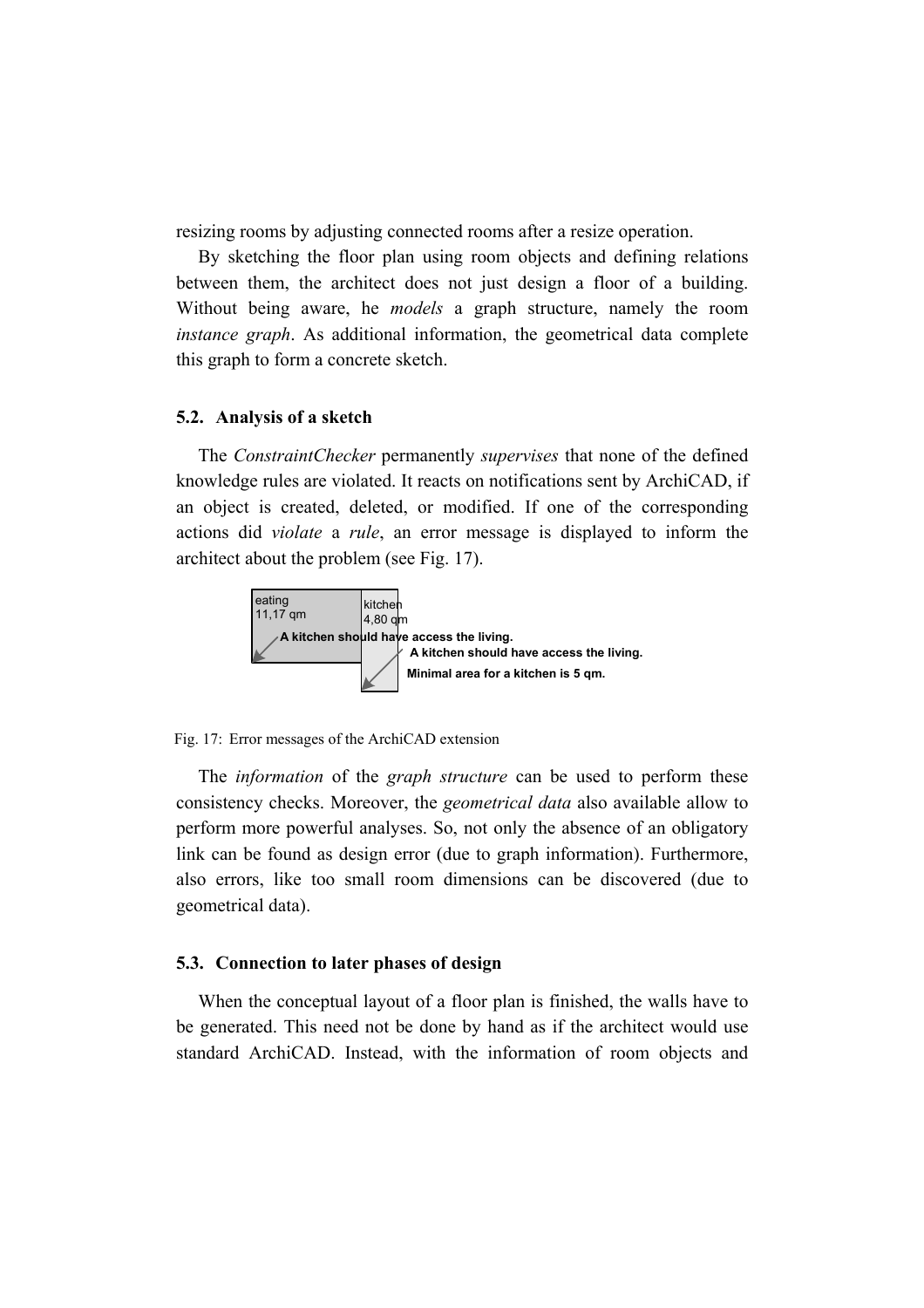room links a new tool WallGenerator constructs an *initial wall structure* for a floor plan.

Starting from this initial wall structure, as displayed in Fig. 18, the architect now *continues* working in a traditional way. He elaborates and details the *constructive design*.



Fig. 18: Floor plan with an generated, initial wall structure

## **6. FUTURE PLANS**

In the future, we plan to extend this project in various ways. The graphbased prototype and the extension prototype will *merge in a single approach*. In a first step the graph-based prototype will be used as an editor for the room type graph which is used to analyze the graph of room objects and room links of the ArchiCAD extension. A second step will reconstruct the room instance graph from the ArchiCAD extension model and directly analyze it by code generated from the graph rewriting system within the graph-based prototype. Here, knowledge from the CHASID project about prototype integration can be reused. Other steps, as sketched in 3.3 will follow.

The following plans are on the side of the ArchiCAD extension. The links between room objects will have further influence on the geometry of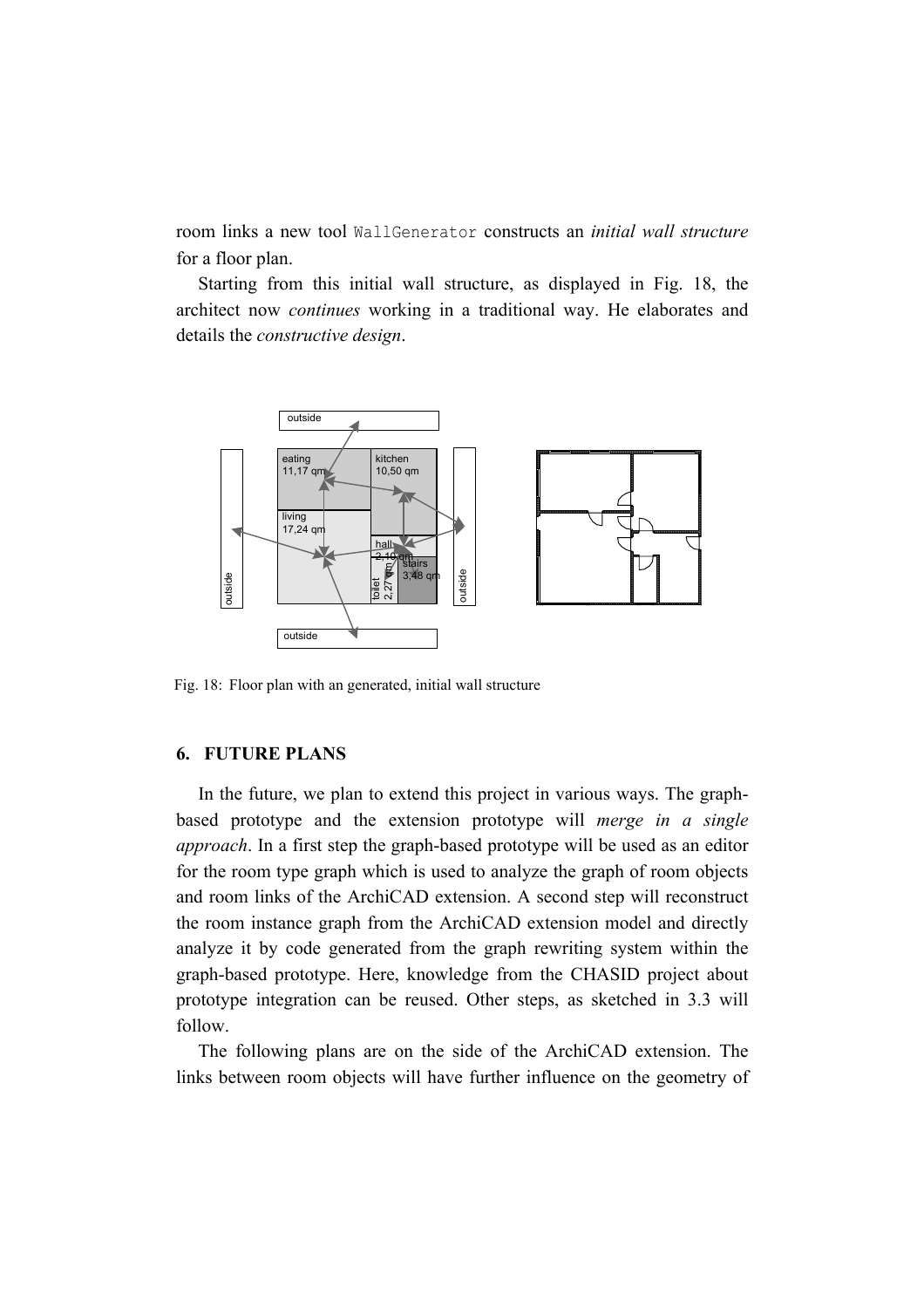the room objects. An *automatic layout* will propose initial positions and sizes for room objects. Repositioning a room object might then have effects on other floors or on room objects further away.

To create a better integration of constructive design and conceptual design, the wall generator will be extended to a *wall integrator*. Changes in wall placement can then cause the geometry of room objects to change and initiate link creation. We will use our knowledge on incremental integration tools to create a reactive integrator.

The following plans apply to both prototypes. To evaluate our approach we will elaborate *bigger examples* that having extended functional needs. We have done first steps by modeling the overall structure of an airport and a workshop.

To cope with different granularities in the structure of large, *complex* buildings we will introduce a *hierarchy of objects*. When laying out an airport, an area for the canteen must be reserved. The internal layout of that area is not of interest when relating it to the entrance area or check-in counters. Yet the canteen itself is complex enough to make it worthwhile to plan, check, and analyze the arrangement of e. g. serving area, cash desk, passage ways, and scullery.

**Acknowledgement:** The authors are indebted to A. v. Humboldt-Stiftung for a grant allowing the cooperation mentioned in 1.3. The partners of the project have contributed to many fruitful discussions.

#### **REFERENCES**

- [1] Al-Shihi, B., Chung, P., and Holdich, R.: *A Decision Support Tool for the Conceptual Design of De-oiling Systems.* In: Loganantharaj, R., Palm, G., and Ali, M.: Intelligent Problem Solving, LNAI 1821, pages 334-344, Springer, Heidelberg (2000)
- [2] Alexander, C.: *Eine Mustersprache.* Löcker, (1995)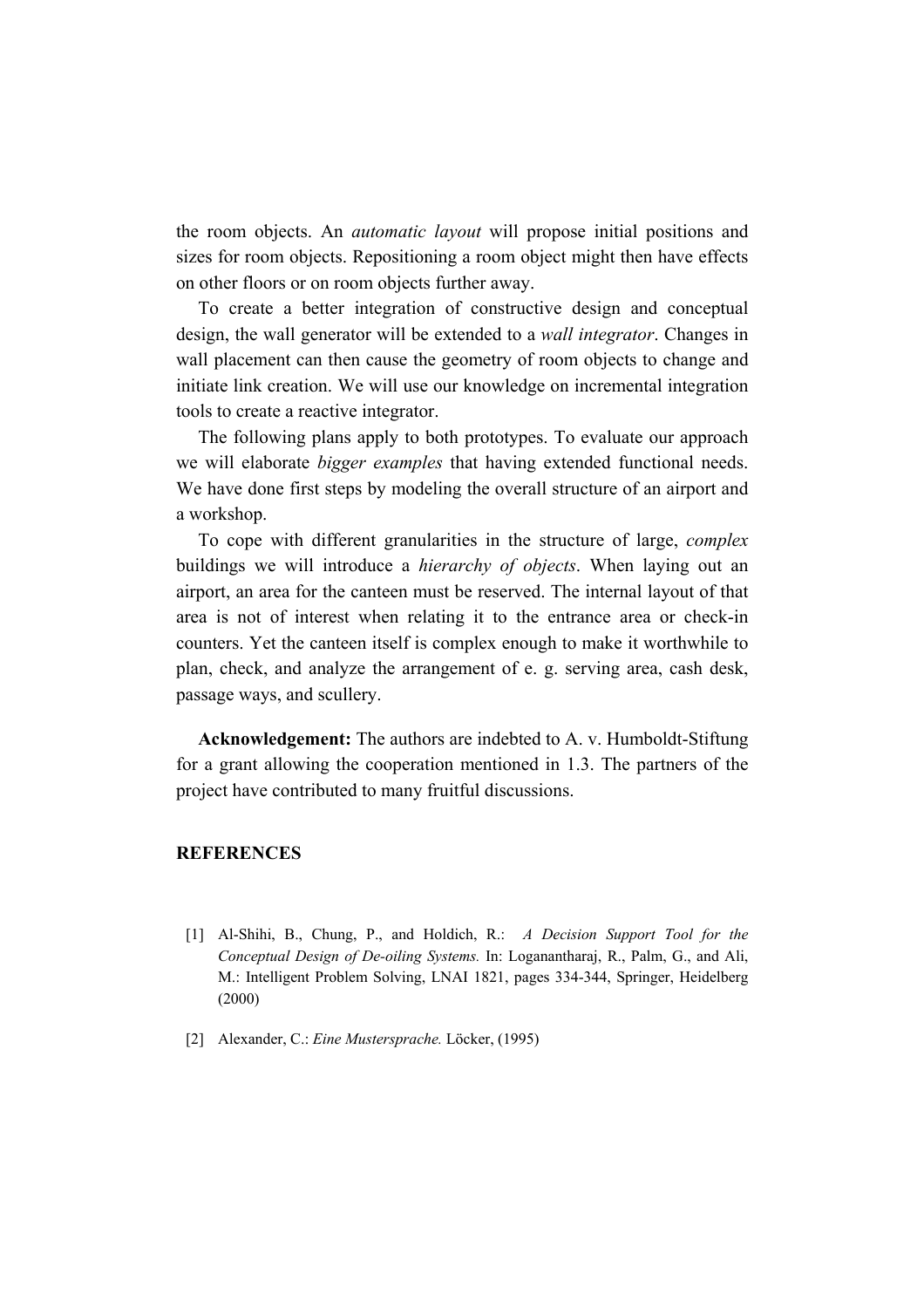- [3] Becker, S., Haase, T., Wilhelms, J., and Westfechtel, B.: *Integration Tools Supporting Cooperative Development Processes in Chemical Engineering.* In: Proc. 6th World Conference on Integrated Design Process Technology, Pasadena (2002)
- [4] Borkowski, A. and Szuba, J.: *Graph Transformation in Architectural Design.* In: Computer Assisted Mechanics and Engineering Science, Vol. 3, pages 109-119 (2001)
- [5] Böhlen, B.: *Basisschicht eines Rahmenwerks für graphbasierte Anwendungen*, Diploma Thesis, RWTH Aachen, Aachen, Germany (1999)
- [6] Chen, Y. Z. and Maver, T.: *The Design and Implementation of a Virtual Studio Environment.* In: Proc. 2. East-West Conference on IT in Design, Moscow (1996)
- [7] Cichocki, P., Gil, M., and Pokojski, J.: *Heating System Design Support.* In: Ian Smith: Artificial Intelligence in Structural Engineering, LNAI 1454, pages 240-248, Springer, Heidelberg (1998)
- [8] Cremer, K.: *Anwendung von Graphentechnik zum Reverse Engineering und Reengineering*, Ph. D. Thesis, RWTH Aachen, Deutscher Universitätsverlag, Wiesbaden (1999)
- [9] Eich, R.: *Honorarordnung für Architekten.* Werner, (1996)
- [10] Flemming, U.: *Case-Based Design in the SEED System.* In: Knowledge Based Computer Added Architectural Design, pages 69-91, Elsevier, New York (1994)
- [11] Gatzemeier, F.: *Patterns, Schemata, and Types Author Support Through Formalized Experience.* In: ICCS 2000, International Conference on Conceptual Structures, LNAI 1867, Springer, Heidelberg (2000)
- [12] Gips, J.: *Computer Implementation of Shape Grammars.* In: Workshop on Shape Computation, MIT, Massachusetts (1999)
- [13] Gips, J. and Stiny, G.: *Shape Grammars and the Generative Specification of Painting and Sculpture.* In: Freiman, C. V.: Proceedings of IFIP Congress 71, pages 1460-1465 (1972)
- [14] Göttler, H., Günther, J., and Nieskens, G.: *Use Graph Grammers to Design CAD-Systems.* In: Rozenberg, G.: Graph Grammers and Their Application to Computer Science, Lecture Notes in Computer Science 532, pages 396-409, Springer (1990)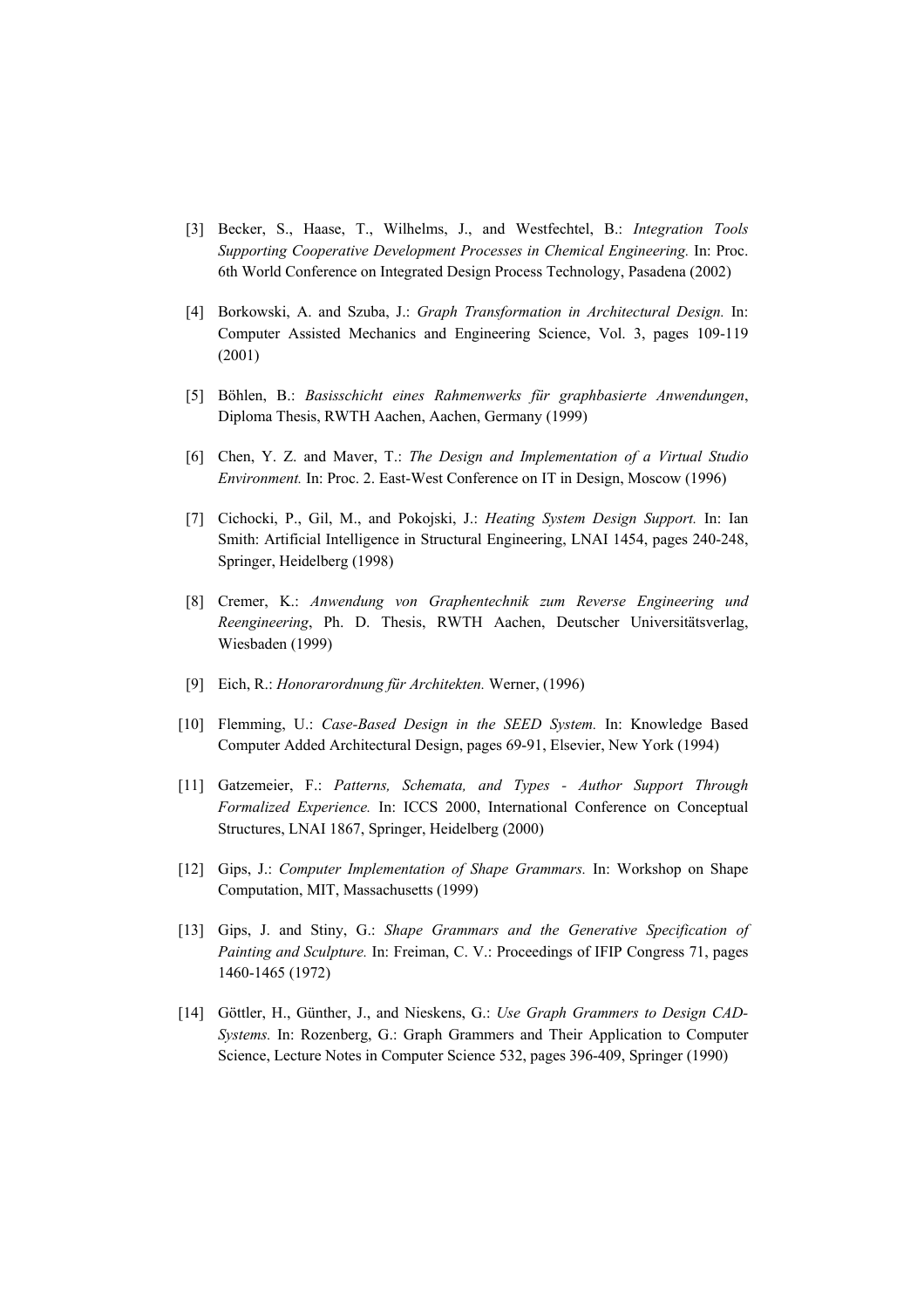- [15] Herzberg, D. and Marburger, A.: *E-CARES Research Project: Understanding Complex Legacy Telecommunication Systems.* In: Sousa, P. and Ebert, J.: Proceedings of the 5th European Conference on Software Maintainance and Reengineering (CSMR), pages 139-147, IEEE Computer Society Press, Los Alamitos, Ca. (2001)
- [16] Jäger, D.: *Generating Tools from Graph-Based Specifications.* In: Information and Software Technology, Vol. 42, pages 129-139 (2000)
- [17] Jäger, D., Schleicher, A., and Westfechtel, B.: *AHEAD: A Graph-Based System for Modeling and Managing Development Processes.* In: Nagl, M., Schürr, A., and Münch, M.: Proc. Workshop on Applications of Graph Transformations with Industrial Relevance, LNCS 1779, pages 325-340, Springer, Heidelberg (1999)
- [18] Kiesel, N., Schürr, A., and Westfechtel, B.: *GRAS, A Graph-oriented Software Engineering Database System.* In: Information Systems, Vol. 20(1), pages 21-51 (1995)
- [19] Landzettel, R. and Schwier, V.: *Wohnhaustypen für die Selbsthilfe*, AVA-Arbeitsgemeinschaft zur Verbesserung der Agrarstruktur in Hessen e.V. (1972)
- [20] Lefering, M.: *Integrationswerkzeuge in einer Softwareentwicklungs-Umgebung*, Ph. D. Thesis, RWTH Aachen, Shaker, Aachen (1994)
- [21] Maver, T.: *A number is worth a thousand pictures.* In: Automation in Construction, Vol. 9, pages 333-336 (2000)
- [22] Menal, J., Moyes, A., McArthur, S., Steele, J. A., and McDonald, J.: *Gas circulator design advisory system: A web based dicision support system for the nuclear industry.* In: Loganantharaj, R., Palm, G., and Ali, M.: Intelligent Problem Solving, LNAI 1821, Springer, New York (2000)
- [23] Meyer, O., Gatzemeier, F., Fuß, C., and Kirchhof, M.: *Inferring Structure Information from Typography.* In: Digital Documents and Electronic Publishing (DDEP00), LNCS 1923, Springer (2000)
- [24] Nagl, M.: *Building Tightly Integrated Software Development Environments: The IPSEN Approach.* In: LNCS 1170, Springer, Heidelberg (1996)
- [25] Nagl, M., and Westfechtel, B.: *Integration von Entwicklungssystemen in Ingenieuranwendungen.* Springer, Heidelberg (1998)